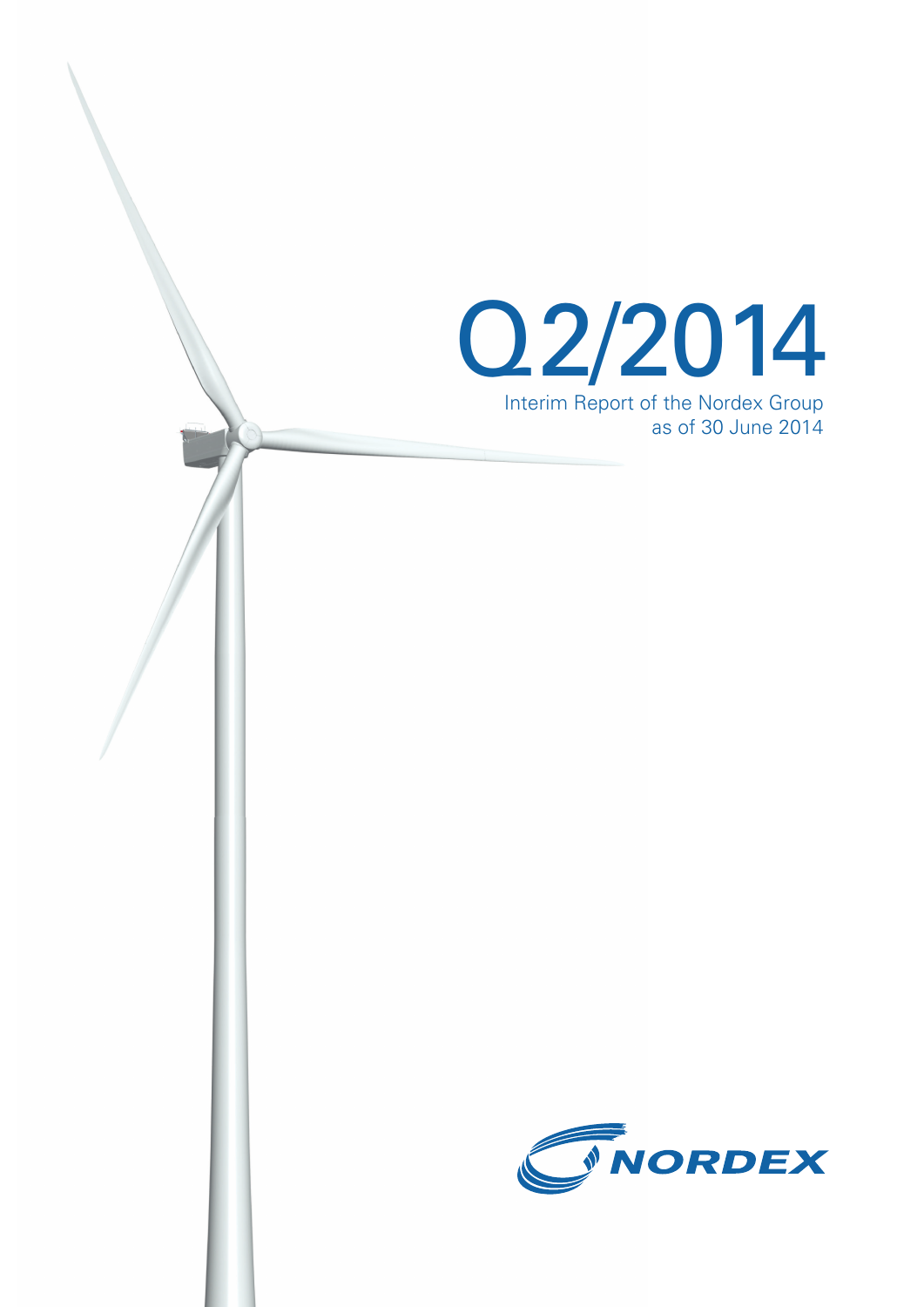

# **Contents**

- Key figures
- Letter to the shareholders
- The stock

#### **Group interim management report as of 30 June 2014**

- 7 Economic conditions
- Business performance
- Results of operations and earnings
- Financial condition and net assets
- Capital spending
- Research and development
- Employees
- Risks and opportunities
- Outlook
- Events after the conclusion of the period under review

#### **Consolidated interim financial statements as of 30 June 2014**

- Consolidated balance sheet
- Consolidated income statement
- Consolidated statement of comprehensive income
- Consolidated cash flow statement
- Consolidated statement of changes in equity
- Notes on the interim consolidated financial statement (IFRS)
- 20 Statement of changes in property, plant and equipment and intangible assets
- Group segment report
- Financial calendar/statutory disclosures/disclaimer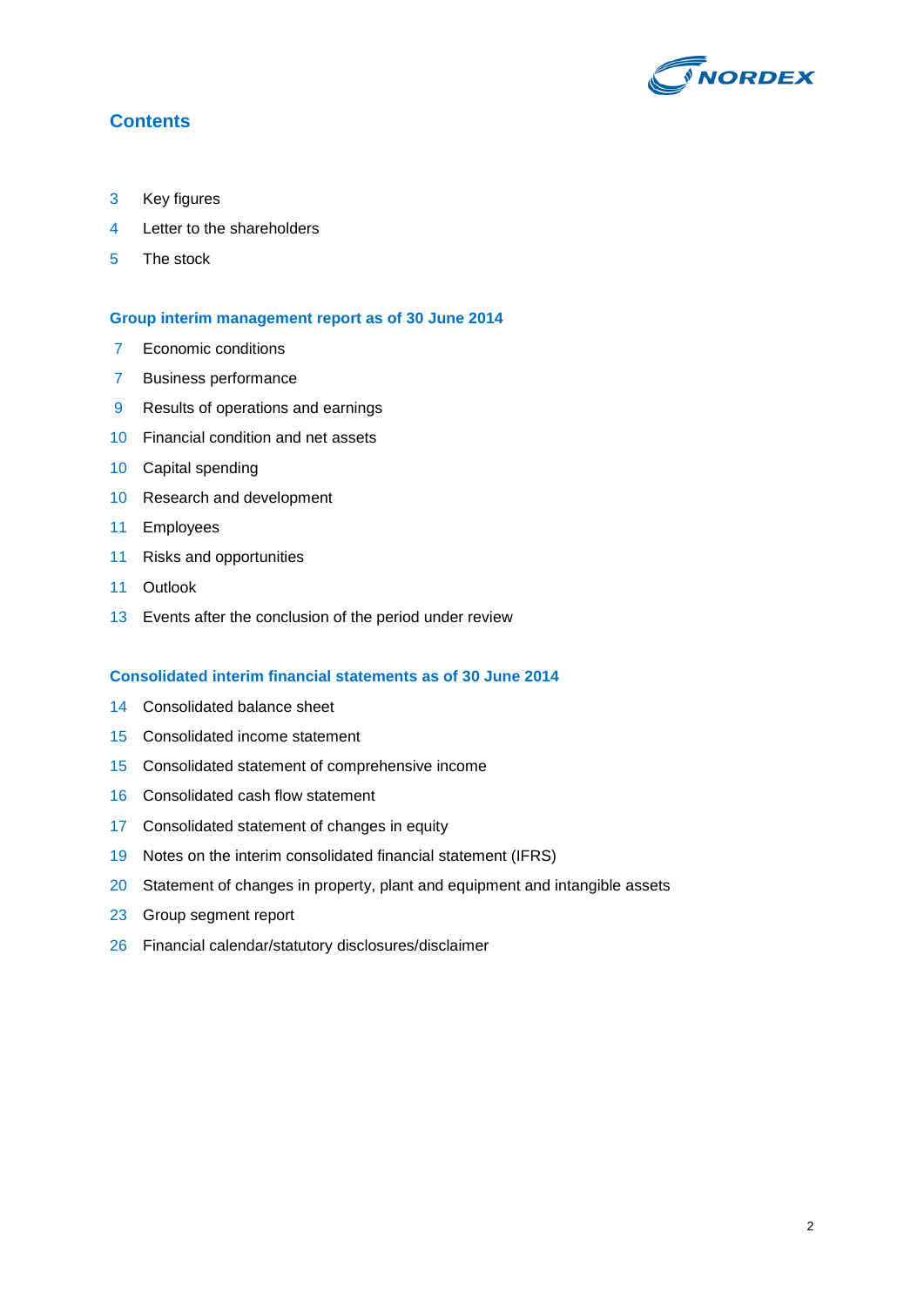

# **Key figures**

| <b>Earnings</b>         |                    | $01.01. -$ | $01.01. -$ |
|-------------------------|--------------------|------------|------------|
|                         |                    | 30.06.2014 | 30.06.2013 |
| <b>Sales</b>            | <b>EUR</b> million | 815.4      | 660.6      |
| Total revenues          | EUR million        | 774.5      | 683.7      |
| <b>EBITDA</b>           | EUR million        | 55.8       | 33.3       |
| <b>EBIT</b>             | EUR million        | 37.1       | 15.0       |
| Cash flows*             | EUR million        | 55.9       | $-95.8$    |
| Capital spending        | EUR million        | 29.5       | 31.5       |
| Consolidated net profit | <b>EUR million</b> | 16.5       | 1.3        |
| Earnings per share**    | <b>EUR</b>         | 0.2        | 0.02       |
| EBIT margin             | %                  | 4.5        | 2.2        |

| <b>Balance sheet</b>  |             | 30.06.2014 | 31.12.2013 |
|-----------------------|-------------|------------|------------|
| Total assets          | EUR million | 1,211.4    | 1,191.4    |
| Equity                | EUR million | 377.6      | 368.0      |
| Equity ratio          | %           | 31.2       | 30.9       |
| Working capital ratio | %           | $-1.4$     | 2.2        |

| <b>Employees</b>   |              | $01.01 -$  | $01.01 -$  |
|--------------------|--------------|------------|------------|
|                    |              | 30.06.2014 | 30.06.2013 |
| <b>Employees</b>   | ø            | 2,698      | 2,503      |
| Personnel expenses | EUR million  | 81.0       | 74.7       |
| Sales per employee | EUR thousand | 302        | 264        |
| Staff cost ratio   | %            | 10.5       | 10.9       |

| <b>Company performance indicators</b> |             | $01.01 -$  | $01.01 -$  |
|---------------------------------------|-------------|------------|------------|
|                                       |             | 30.06.2014 | 30.06.2013 |
| Order intake                          | EUR million | 908.9      | 839.4      |
| Installed capacity                    | <b>MW</b>   | 667.3      | 560.8      |
| Foreign business                      | %           | 71.7       | 82.7       |

\*Change in cash and cash equivalents including fixed-term deposits

\*\*Undiluted on the basis of a weighted average of 80.882 million shares (2013: 73.529 million shares)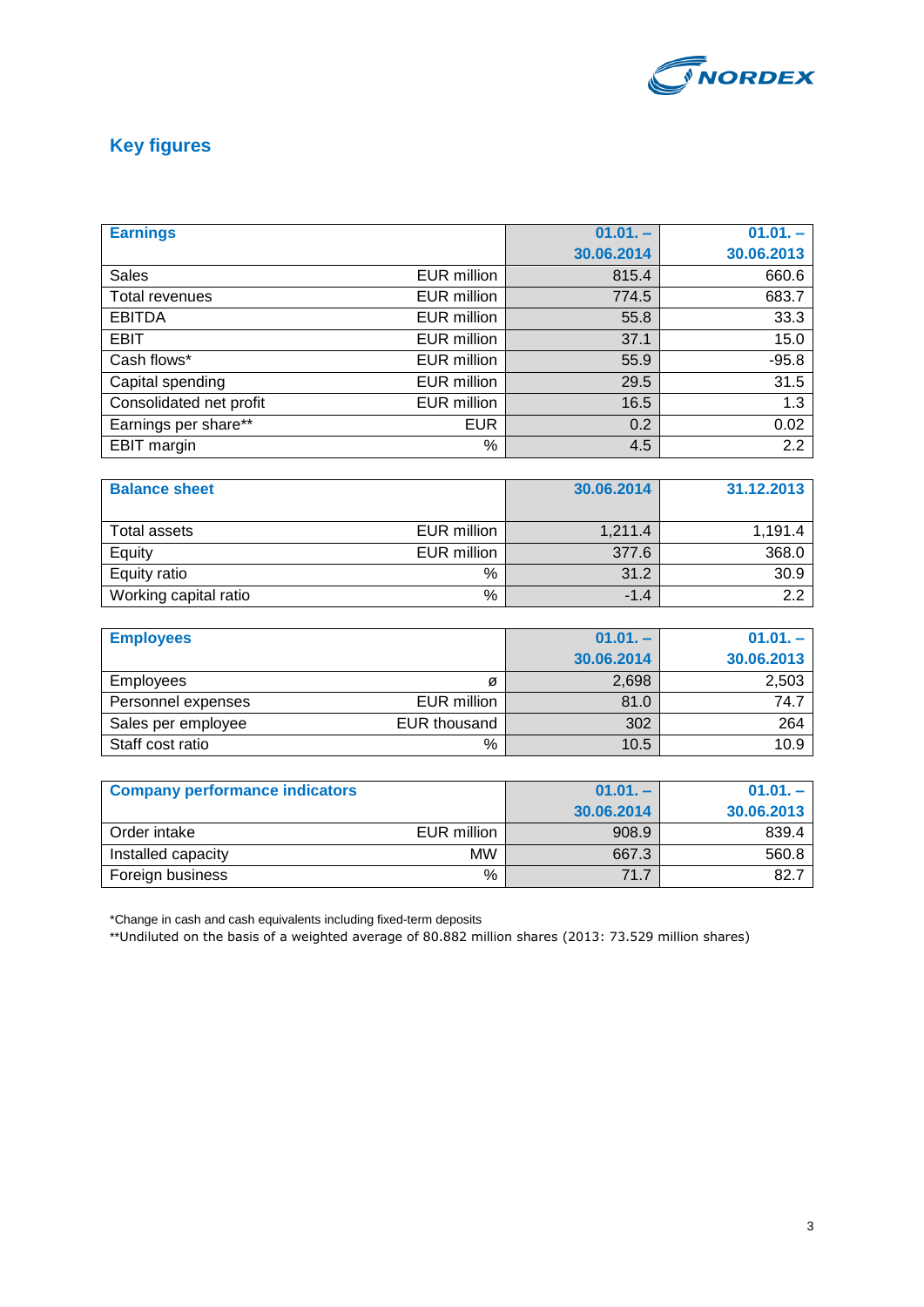

# Dear shareholders and business associates.

The first half of the year was very encouraging for the Nordex Group. Specifically, this means that we are well on track towards achieving the financial targets for 2014 which we most recently revised upwards in May. We have already generated more than half of the sales and earnings which we need to meet our full-year guidance.

New business, which has been growing sharply since 2009, has particularly benefited from our competitive products and is also continuing to expand. Turbines, which we have developed over the last few years, account for more than 60% of our new business. The strong sales success of the new Delta Generation is particularly gratifying.

Regionally, Nordex grew at clear double-digit rates in the established and stable European markets. At the same time, we were able to continue the previous year's strong order intake in the new growth markets of Latin America. One determinant of our success in Europe is the much-cited new energy policy, the so-called "Energiewende", the first phase of which has taken effect in the form of the amended Renewable Energies Act. This new legislation, known as "EEG2.0", was the main reason for the record number of installations across the wind power industry in Germany. With growth of over 60% and more than 1,700 MW of new onshore capacity, our domestic market was in fact well ahead of the United States.

What is even more important, however, are indicators that our customers are also planning extensive activities for the coming years. We have adjusted to the new underlying conditions in order to offer our business partners the right products and services. This is particularly of key importance as a number of European countries are preparing to adopt elements of Germany's "Energiewende" policy.

In terms of our operations, we were also able to pass decisive mile stones in important projects, such as the conversion of our rotor blade production in Rostock into a "lead factory". It forms the core of our future blade strategy and the coordination of our international partners. We have literally laid the foundations for this project.

At the same time, product development proceeded according to plan. For example, we commenced load testing of the NR 65.5 rotor blade for the N131/3000, which is to be installed for the first at the end of the year.

Thus, the implementation of the planned extensive capital spending in technologies for the future is well under way. At the same time, Nordex has strengthened further its balance sheet by means of professional liquidity management. As a result, net liquidity rose to around EUR 213 million, giving us greater scope.

Kind regards,

Dr. Jürgen Zeschky Chief Executive Officer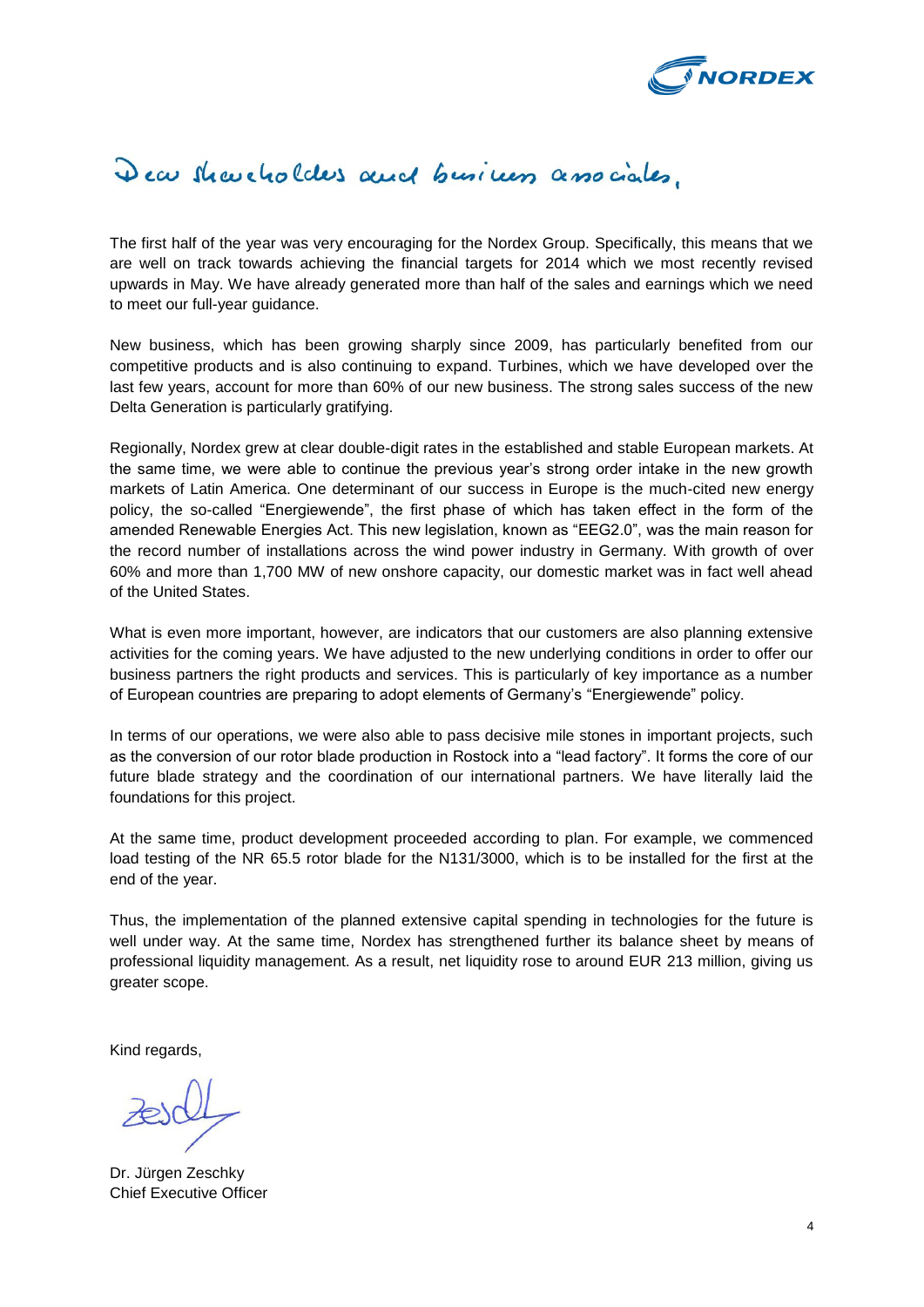

# **The stock**

Against a backdrop of an improved economic outlook, the global equity indices performed well in the first half of 2014. The US Dow Jones blue chip index closed the first quarter of 2014 around 2% up on the end of the previous year, while the European EURO STOXX 50 advanced by more than 4% to 3,230 points in the same period. In the course of the period, the DAX, the German blue chip benchmark index, exceeded 10,000 points for the first time in its history, closing at 9,834 points on 30 June 2014, i.e. just under 3% up on the final day of trading in 2013 (9,552 points).

The TecDax, Deutsche Börse's technology stock index, reached 1,309 points at the end of the first half, an increase of 142 points or 12% over the end of 2013 (1,167 points). The RENIXX, a global index tracking shares in companies engaged in renewable energies, even rose to 418 points during the period under review, equivalent to an increase of more than 31% over the end of the previous year, reaching its highest level since August 2011.

With gains of 69% over the end of the previous year (EUR 9.60), Nordex SE stock was one of the driving forces behind the advances recorded in the RENIXX and substantially outperformed it, closing at EUR 16.23 on 30 June 2014. On a closing-price basis, it reached a high for the year to date of EUR 16.95 on 9 June and a low of EUR 9.46 on 27 January.

Average daily trading volumes on the Xetra electronic trading platform amounted to around 1.27 million shares, up 133% on the previous year (first half of 2013: 544,000 shares). At 5.3 million shares, trading volumes peaked on 14 May and were above 2 million shares on a further 14 trading days.

At the beginning of the year, the Company attended various international capital market conferences and roadshows in London and Zurich and utilised various opportunities for discussions with investors. In addition, it reported on its latest business performance at a press and analyst conference held in Frankfurt am Main on 24 March 2014.

As well as this, ongoing coverage by eleven research institutions ensures that Nordex SE's business performance remains transparent. After a break for some time, US investment bank Goldman Sachs resumed its coverage of the Nordex stock in the second quarter of 2014.

Information on Nordex stock as well as news, reports and presentations on the Company are regularly available from the Investor Relations section of the Nordex Group's website at [www.nordex-online.](http://www.nordex-online.com/de/investor-relations) [com/de/investor-relations.](http://www.nordex-online.com/de/investor-relations) In addition, it is possible to subscribe to the e-mail newsletter service to receive timely information about all main developments at Nordex.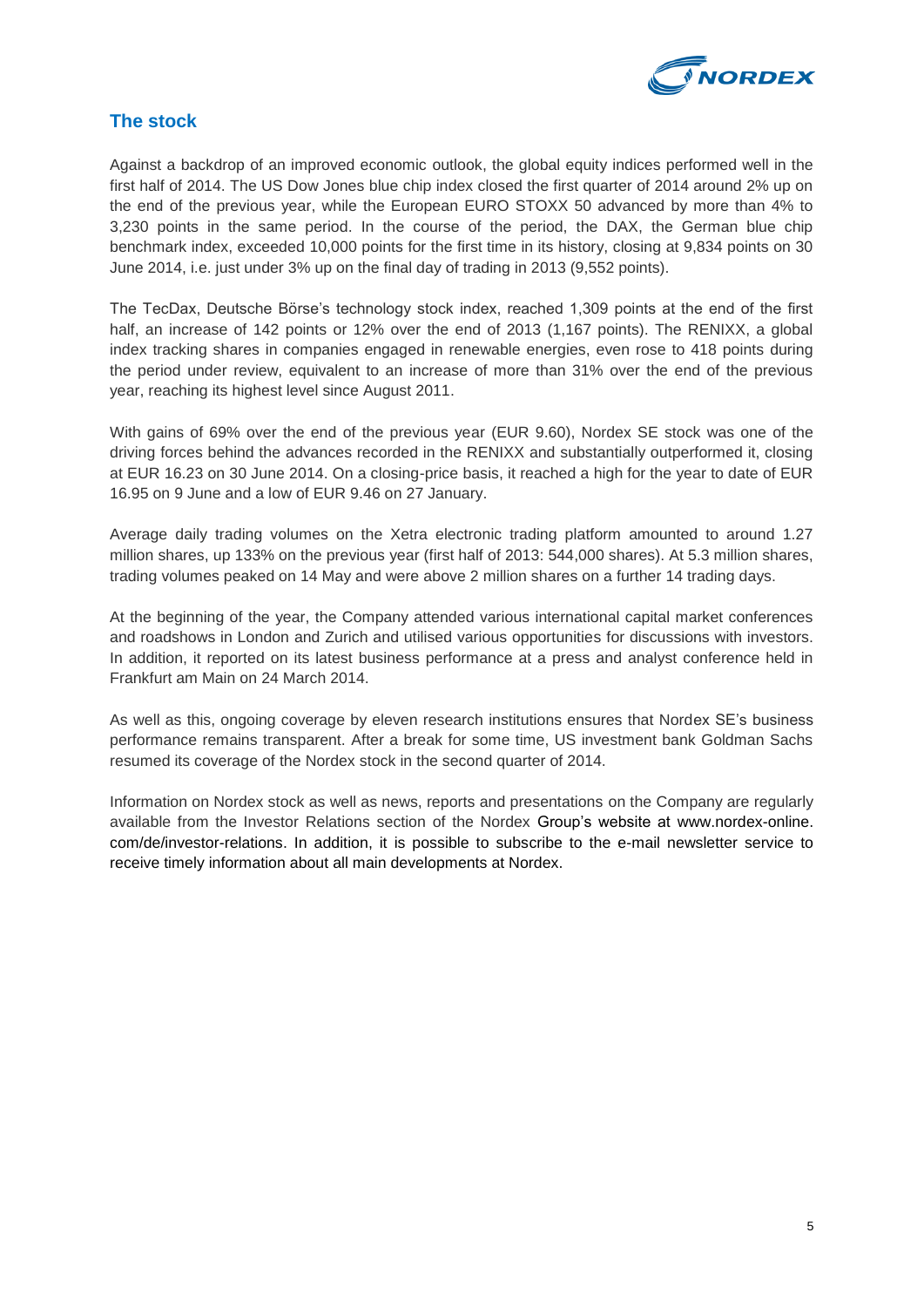



### **Performance of Nordex stock from 1 January 2014 until 30 June 2014**

Source: Deutsche Börse; IWR (Internationales Wirtschaftsforum Regenerative Energien)

### **Shareholder structure as of 30 June 2014**

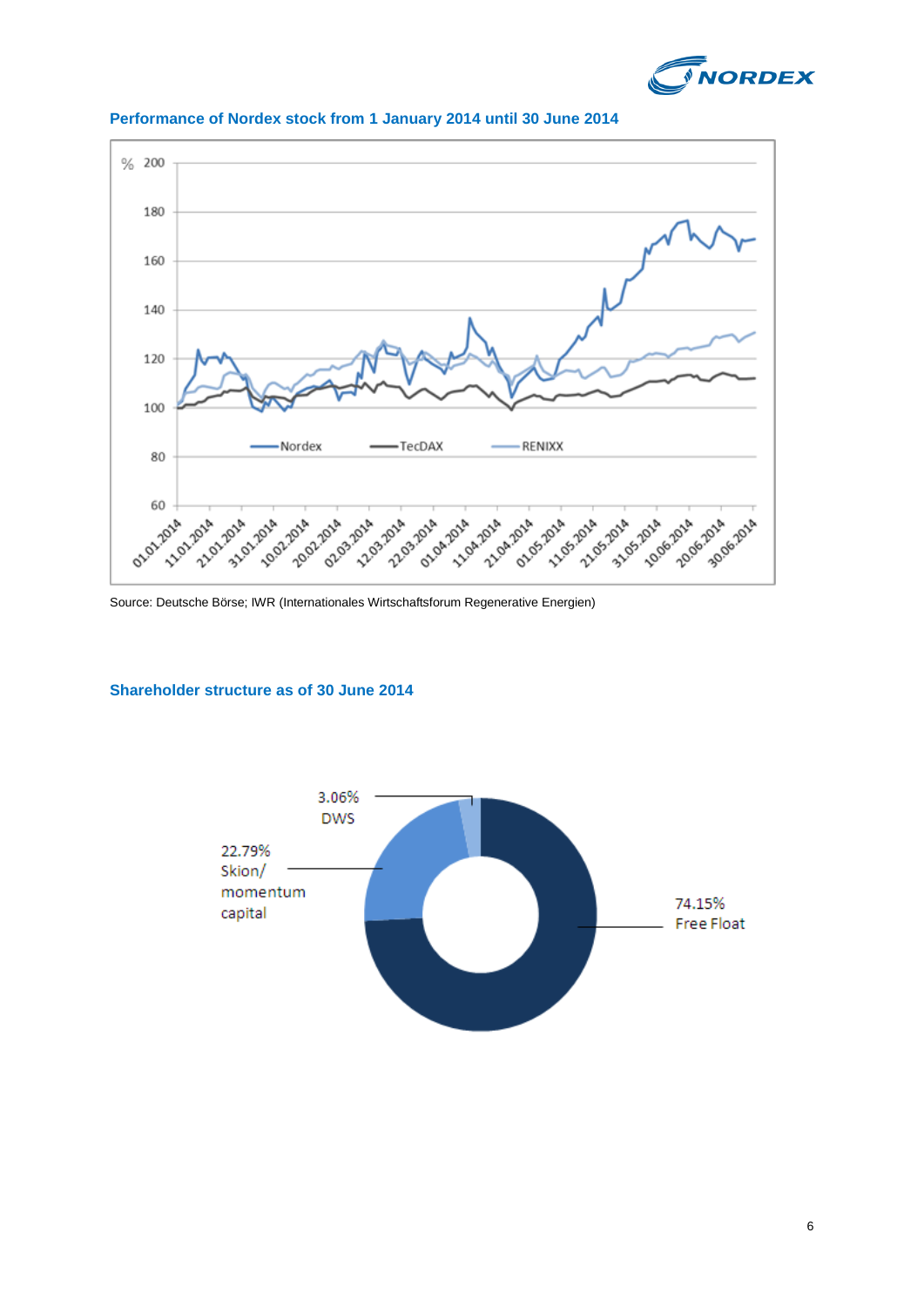

## **Group interim management report as of 30 June 2014**

#### **Economic conditions**

According to the International Monetary Fund (IMF), the outlook for the global economy this year has deteriorated slightly. In addition to somewhat more muted growth in the industrialised nations in the first quarter, this is particularly due to conditions in the emerging markets, which have not performed as dynamically as forecast in April. This has prompted the IMF to scale back its growth forecast by 0.3 percentage points to 3.4%.

At the beginning of the second quarter, the European Central Bank (ECB) cut its base rates by 0.1 percentage point to 0.15%. At the same time, commercial banks in the Eurozone must pay a fee of 0.1% on surplus funds which they deposit with the ECB. Meanwhile, the US Federal Reserve left its rates unchanged in a range between 0% and 0.25%. The euro fluctuated against the US dollar between USD 1.35 and USD 1.39 in the first half. At the end of the period under review, it was trading at USD 1.36, just below the level of USD 1.37 at the end of 2013.

According to the German Federal Ministry of Economics, German industrial production has recently declined slightly, with the rolling three-month average contracting by 0.5%. Order intake was also down 0.5%; whereas foreign demand shrank by 1.7% in March and April, domestic demand rose by 0.8%.

Electricity prices remained persistently low in Europe in the first half of 2014. On the European Energy Exchange (EEX) in Leipzig, base load electricity traded at an average of EUR 34.52/MWh in June, just under 8% less than a year ago (June 2013: EUR 37.48/MWh). Prices even dropped well below EUR 30/MWh on the Scandinavian Nord Pool wholesale market, amounting to 25.19/MWh in June. This was equivalent to a further decline of just under 25% over the previous year (June 2013: EUR 33.46/MWh).

In the period under review, US gas prices, which are a material determinant of investments in electricity production capacity, were up substantially on the previous year on some days, standing at USD 4.41/MMBtu (millions of British thermal units) on 30 June 2014. This was more than 4% higher than at the beginning of the year (2 January 2014: USD 4.23/MMBtu) and some 23% up on 30 June 2013 (USD 3.58/MMBtu).

Bloomberg New Energy Finance (BNEF) reports that funding volume for investments in renewable energies and sustainable technologies amounted to USD 63.6 billion in the second quarter of 2014, 9% up on the prior-year quarter but 33% higher than in the first quarter of 2014. This is the highest quarterly figure since the second quarter of 2012. Of the figure of USD 63.6 billion, more than 34% or USD 21.7 billion was for wind projects.

#### **Business performance**

In the first half of 2014, Nordex again reinforced its strong market position. With firmly financed new orders valued at EUR 908.9 million, new business exceeded the previous year by a further 8.3% (first half of 2013: EUR 839.4 million). This was the largest order intake ever recorded by the Company in any six-month period.

The core EMEA (Europe, Middle East and Africa) region contributed just under 90% of order intake, the American markets 8.5% and the Asian markets 1.5%. Alongside Germany, the most important markets were France, Turkey and the United Kingdom. Accounting for just under 41% of all turbines sold, the N117/2400 Generation Gamma low-wind turbine was the top seller, while the new Generation Delta contributed 17%.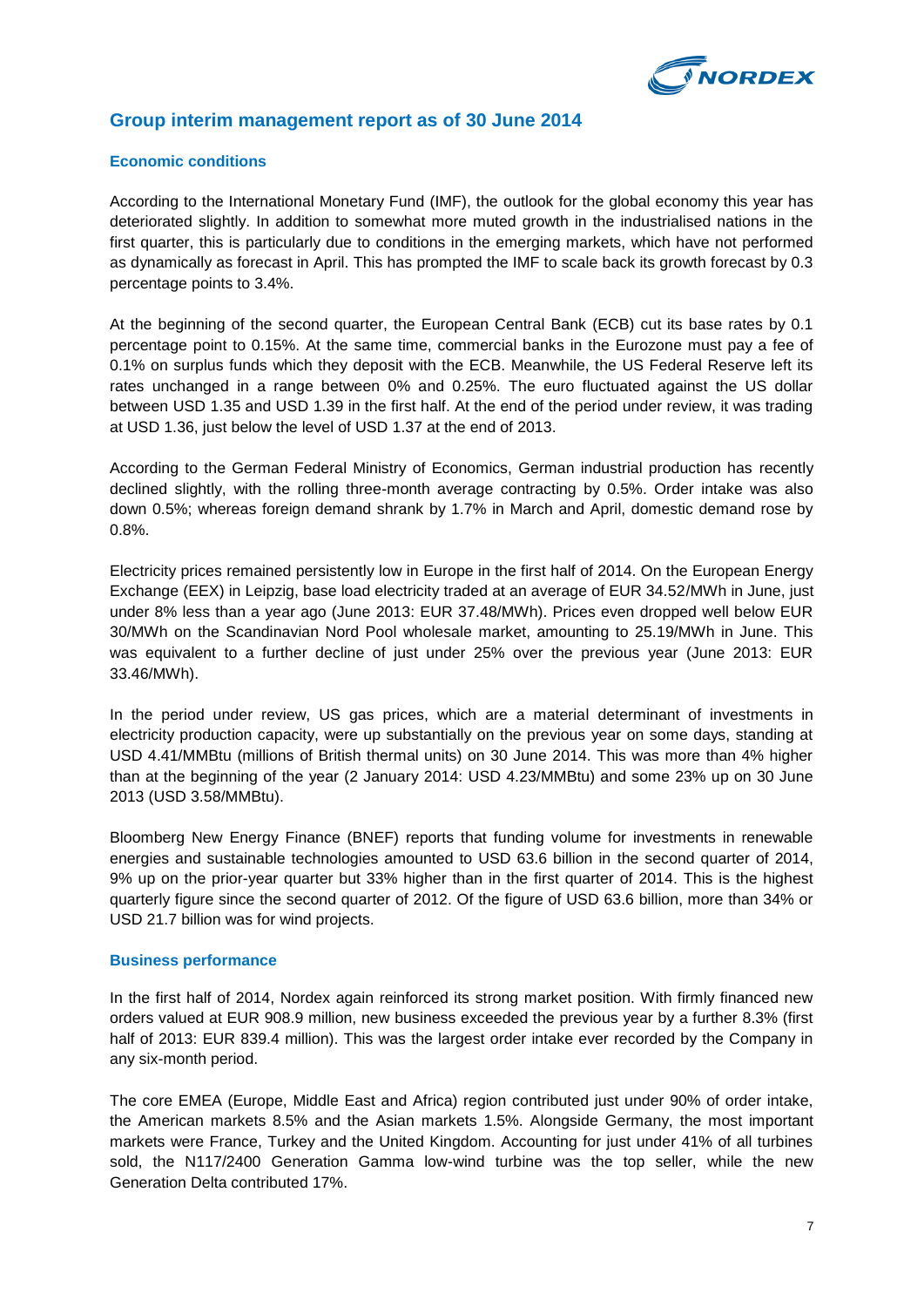

#### Turbine order intake by region

|             | $01.01. -$ | $01.01. -$ |
|-------------|------------|------------|
|             | 30.06.2014 | 30.06.2013 |
|             | $\%$       | $\%$       |
| <b>EMEA</b> | 90         | 86         |
| America     | 8          |            |
| Asia        | C          |            |

Consolidated sales amounted to EUR 815.4 million in the period under review, 23.4% up on the previous year (EUR 660.6 million). Compared with the same period in the previous year, in which 93% of sales had arisen in the core EMEA region, the first half of 2014 saw greater top-line diversification. EMEA accounted for 77% of sales, America for 15% (first half of 2013: 4%) and Asia 8% (first half of 2013: 3%).

#### Turbine sales by region

|             | $01.01. -$ | $01.01. -$    |
|-------------|------------|---------------|
|             | 30.06.2014 | 30.06.2013    |
|             | %          | $\frac{0}{6}$ |
| <b>EMEA</b> |            | 93            |
| America     | 15         |               |
| Asia        | O          |               |

The share of exports stood at just under 72% (first half of 2013: 83%). Service business contributed more than 9% to consolidated sales (first half of 2013: 10%), rising by more than 17% over the previous year to EUR 74.4 million (first half of 2013: EUR 63.5 million). The renewal rate for existing service contracts improved sharply, increasing to 97% on a twelve-month rolling basis (July 2013 - June 2014) (July 2012 - June 2013: 59%).

Net changes in inventories and other own work capitalised dropped to EUR 41.0 million (first half of 2013: EUR 23.1 million), resulting in total revenues of EUR 774.5 million at the end of the first half, up 13.3% over the previous year's figure of EUR 683.7 million.

Turbine production output contracted by just under 12% to 579.1 MW (first half of 2013: 657.2 MW). This was due to the concentration of production in Europe as well as, to a lesser degree, measures at the Rostock production facility in preparation for the assembly of Generation Delta systems. In the previous year, a combined total of 70.6 MW was produced in China and the United States. Viewed on a stand-alone basis, production at the Rostock plant was down only 1% over the same period of the previous year (586.6 MW). At the same time, rotor blade production output at the Rostock lead factory more than doubled to 231 units, up from 103 in the previous year.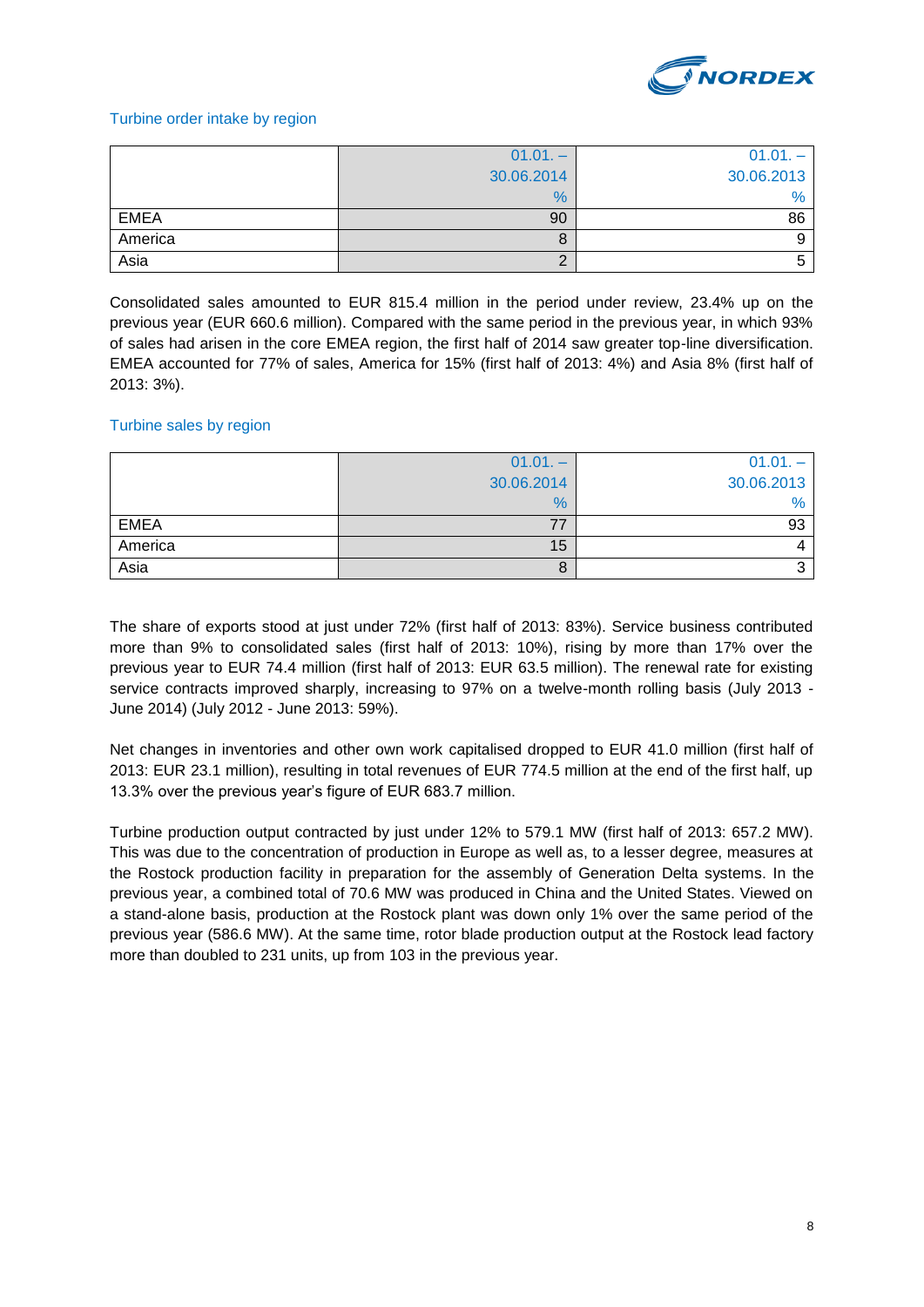

#### Production output

|                        |           | $01.01 -$  | $01.01 -$  |
|------------------------|-----------|------------|------------|
|                        |           | 30.06.2014 | 30.06.2013 |
|                        |           |            |            |
| Turbine assembly       | <b>MW</b> | 579.1      | 657.2      |
| of which Europe        | <b>MW</b> | 579.1      | 586.6      |
| of which United States | <b>MW</b> |            | 45.6       |
| of which China         | <b>MW</b> |            | 25.0       |
| Rotor blade production | Number    | 231        | 103        |

In the first six months of 2014, Nordex installed 279 wind turbines with a capacity of 667.3 MW for its customers in 13 wind power markets, equivalent to an increase of just under 19% over the previous year's figure of 560.8 MW. Of this, EMEA accounted for just under 78% (first half of 2013: 99%), followed by Asia with just under 14% (first half of 2013: 1%) and America with 8% (no installations in the first half of 2013). The main markets were Germany (139 MW), Turkey (124.8 MW), Ireland (83.5 MW) and South Africa (77.5 MW).

Thanks to the growth in new turbine business, the book-to-bill ratio amounted to 1.23 (first half of 2013: 1.41), indicating a further increase in the order backlog. The backlog of firmly financed orders was valued at EUR 1,415 million as of the end of the first half of 2014 (first half of 2013: EUR 1,300 million), thus exceeding the end of the previous year by 12.4% (31 December 2013: EUR 1,258.7 million). In addition, Nordex gained further turbine contracts valued at EUR 720 million as of the end of the first half (weighted according to order probability; 31 December 2013: EUR 935 million). These contingent orders comprise delivery contracts or corresponding master contracts for turbine deliveries which do not yet fulfil all criteria for immediate commencement.

#### **Results of operations and earnings**

In the period under review, the gross margin amounted to 21.9% and was thus unchanged over the previous year (first half of 2013: 21.9%). Other operating expense net of other operating income dropped by just under 22% to EUR -32.5 million (first half of 2013: EUR -41.6 million). This was due to the appreciable increase in other operating income from currency translation and the proceeds from the sale of the US production facility. Structural costs net of depreciation and amortisation expense dropped by more than 2% to EUR 113.5 million (first half of 2013: EUR 116.2 million). Earnings before interest and taxes (EBIT) rose significantly to EUR 37.1 million (first half of 2013: EUR 15.0 million) as a result of economies of scale, resulting in an EBIT margin of 4.5% (first half of 2013: 2.2%).

At EUR 12.9 million, net financial expense was virtually unchanged over the previous year's figure of EUR 12.5 million thanks to the improved conditions after the adjustments to corporate finance in the first quarter of 2014. After interest and taxes, Nordex posted a consolidated net profit of EUR 16.5 million (first half of 2013: EUR 1.3 million).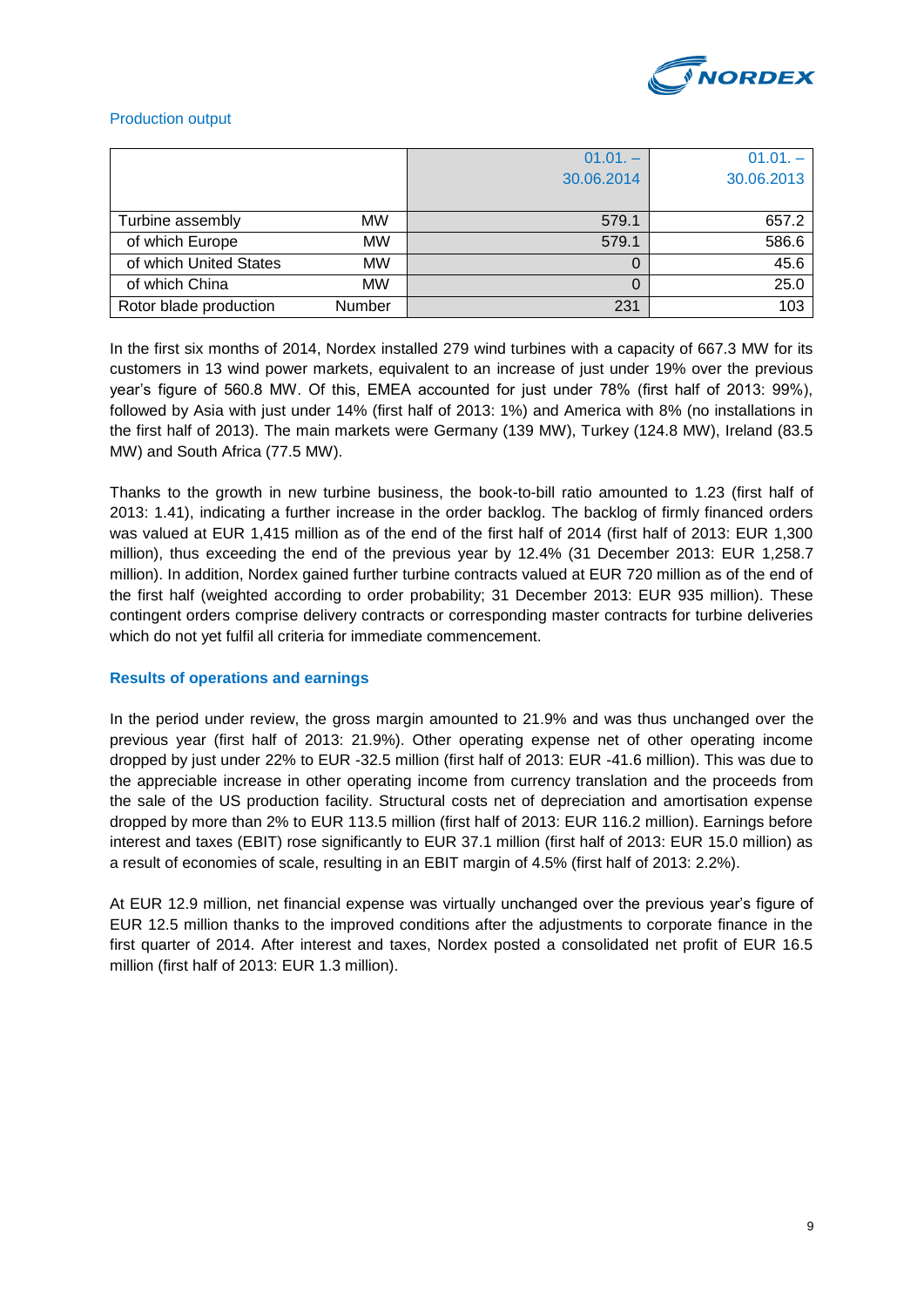

#### **Financial condition and net assets**

As of 30 June 2014, the Nordex Group had an equity ratio of 31.2%, i.e. up 0.3 percentage points on the end of 2013 (31 December 2013: 30.9%). At EUR 1,211.4 million, total assets were just under 2% higher than at the end of 2013 (31 December 2013: EUR 1,191.3 million). Cash and cash equivalents including fixed-term deposits of EUR 135.0 million came to EUR 385.9 million as of 30 June 2014 (31 December 2013: EUR 333.0 million).

Inventories declined again by just under 25% to EUR 198.2 million in the first six months of the year (31 December 2013: EUR 263.9 million). Trade receivables and future receivables from construction contracts rose by 6% to EUR 227.9 million (31 December 2013: EUR 214.0 million). Trade payables climbed by almost the same rate, rising by just under 5% to EUR 200.3 million (31 December 2013: EUR 190.3 million). Overall, the working capital ratio thus improved by 3.6 percentage points over the end of 2013 (31 December 2013: 2.2%) to -1.4%. This means that the Company's liquidity situation has improved again significantly thanks to efficient working capital management.

In the period under review, Nordex generated a net cash inflow from operating activities of EUR 91.2 million (first half of 2013: net cash outflow of EUR 39.1 million). Adjusted for the net cash inflow of EUR 21.2 million from investing activities (first half of 2013: net outflow of EUR 33.0 million), free cash flow thus amounted to a positive EUR 70.0 million (first half of 2013: EUR -72.1 million). At the same time, net liquidity continued to climb, rising to EUR 213.7 million (31 December 2013: EUR 140.3 million).

#### **Capital spending**

Capital spending on property, plant and equipment and intangible assets amounted to EUR 29.5 million in the period under review and was thus roughly on a par with the same period of the previous year (first half of 2013: EUR 31.5 million). The main focus was on capitalised product development expense (EUR 15.9 million), production tooling for the new NR 65.5 blade (EUR 5.7 million) and preliminary construction work on the expansion of the rotor blade plant in Rostock (EUR 3.6 million).

#### **Research and development**

In the period under review, product development primarily entailed further work on Generation Delta as well as enhancements to Generation Gamma. In order to steadily enhance the competitiveness of Nordex turbines and wind farms, the Company's main development goals are to lower the cost of energy in each wind class and on safeguarding and to improve the basis for the receipt of the necessary approvals and grid connection capabilities.

Generation Delta is the fourth-generation Nordex multi-megawatt platform comprising the N100/3300 turbine for strong winds (IEC 1), the N117/3000 turbine for moderate winds (IEC 2) and the N131/3000 for low winds (IEC 3). The Generation Delta turbines are characterised by larger rotor diameters and an increased nominal output, resulting in gains of up to 31% in annual energy yield. The relevant documentation is available for all Generation Delta turbines, allowing customers and investors to apply for building permits for ten different hub height between 75 metres and 144 metres.

In addition, work proceeded on preparations for series production as well as testing and measuring of the N100/3300 and N117/3000 turbines already installed as part of ongoing certification under the international IEC standards. In particular, it was demonstrated that the turbines achieve the calculated output curves, remain below the guaranteed noise emission levels and possess the necessary electrical characteristics. Furthermore, work on the development of the N131/3000 turbine to prepare for the assembly of the first turbine continued in the period under review.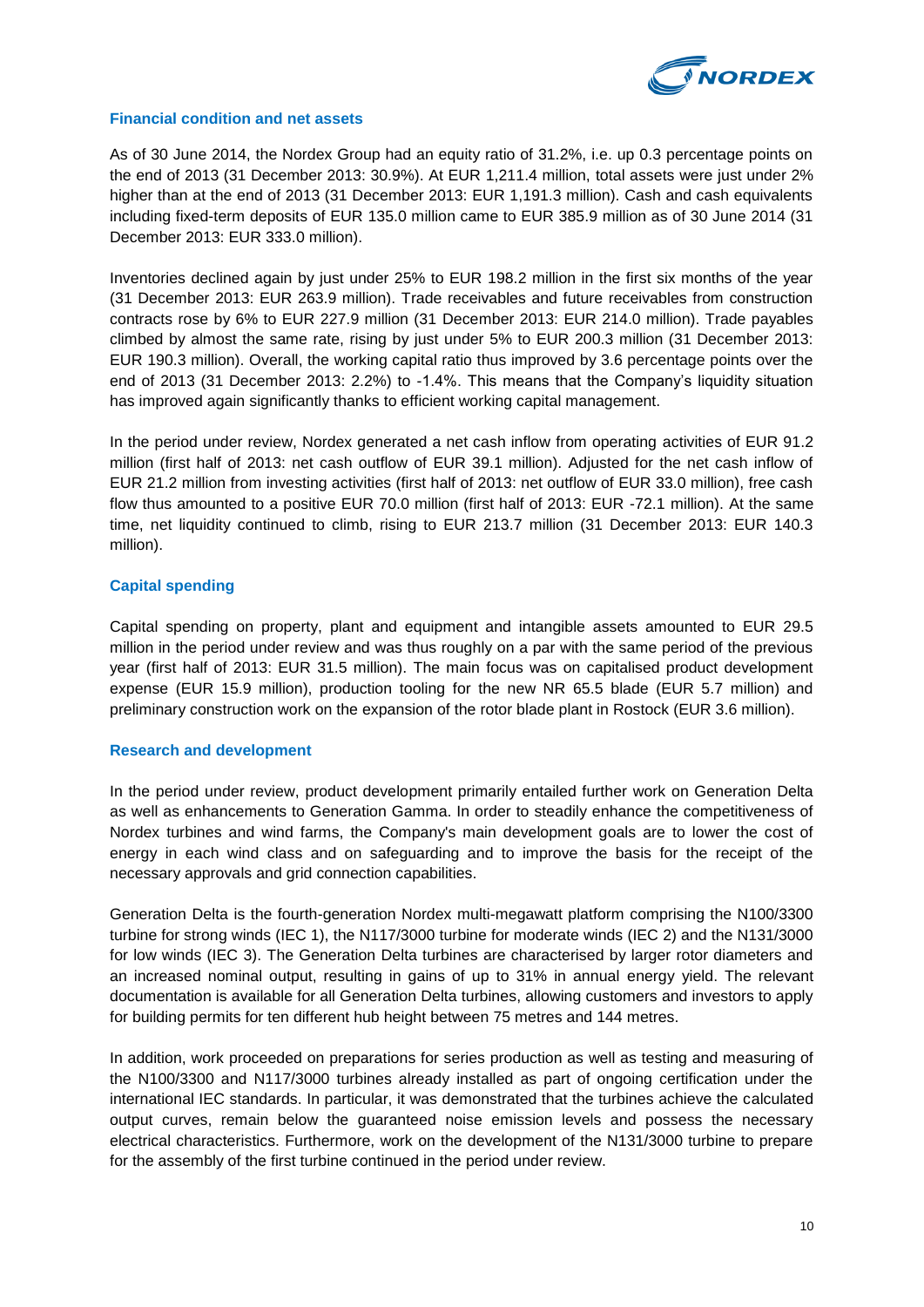

With respect to further enhancements to Generation Gamma, particularly the highly efficient N117/2400 for light-wind locations (IEC3), the main focus in the period under review was on measures to lower equipment costs by means of further design optimisation of the nacelle, blade and towers as well as additions to the pool of suppliers for the principal components.

As well as this, development work on the Nordex Anti-Icing System AIS continued. The Anti-Icing System is now available for the Generation Delta N117/3000 turbines. Volume production commenced in the period under review, with the first AIS-fitted N117/3000 turbines going into operation. As well as this, work on transferring the system to the 131-metre rotor of the N131/3000 is ongoing. A further key aspect of engineering entailed projects for satisfying updated grid connection requirements in existing markets and for ensuring grid conformance in new markets and corresponding modifications to the electrical systems.

#### **Employees**

As of the reporting date, the Nordex Group had 2,729 employees, an increase of 7.2% over the previous year (30 June 2013: 2,545). Employee numbers were up 5.3% on the end of 2013 (2,592 employees). This increase was accounted for by the production and service functions and, regionally, by Germany, newly developed markets (chiefly Finland, South Africa and Uruguay) and strongly expanding markets (United Kingdom and Turkey). At the end of the period under review, 92% of Nordex's employees were based in EMEA, i.e. Europe and South Africa (30 June 2013: 85%), 4% in Asia (30 June 2013: 8%) and a further 4% in America (30 June 2013: 7%).

#### **Risks and opportunities**

In the period under review, there were no material changes in the opportunities and risks to the Group's expected performance described in detail in the Nordex SE annual report for 2013.

In the assessment of the Management Board, there are currently no significant individual risks that are liable to compromise the Nordex Group's going-concern status. The same is also true with respect to an overall consideration of all risks.

#### **Outlook**

The International Monetary Fund (IMF) expects the global economy to expand by 3.4% this year. The emerging markets are set to grow by 4.6% and the developed industrialised nations by 1.8%. Momentum in the Eurozone is expected to be a good deal weaker, with growth coming to only 1.1%. That said, the IMF sees clear signs of an economic recovery in the previously recession-ridden countries of southern Europe.

According to the IMF, the German economy will be able to partially buck trends in the rest of Europe and grow by 1.9%. Despite this, short-term confidence indicators such as the ifo business confidence barometer and the BME purchasing managers index have recently weakened as a result of declining order intake in Germany industry and regional political uncertainty.

Factors driving investment in the wind power industry are regionally very disparate at the moment. In some European markets, investors and banks are already adjusting to changing underlying conditions and expected new legislation and have reappraised their projects. Demand for energy is continuing to rise in growth markets such as Turkey and South America, leading to numerous project awards in the recent past. This also applies to the US market, although the main factor here is the expiry of the production tax credit (PTC) system.

European wholesale electricity prices and prices of European Union Allowance (EUA) emission trading certificates are currently hovering at a low level and are therefore not generating any incentive for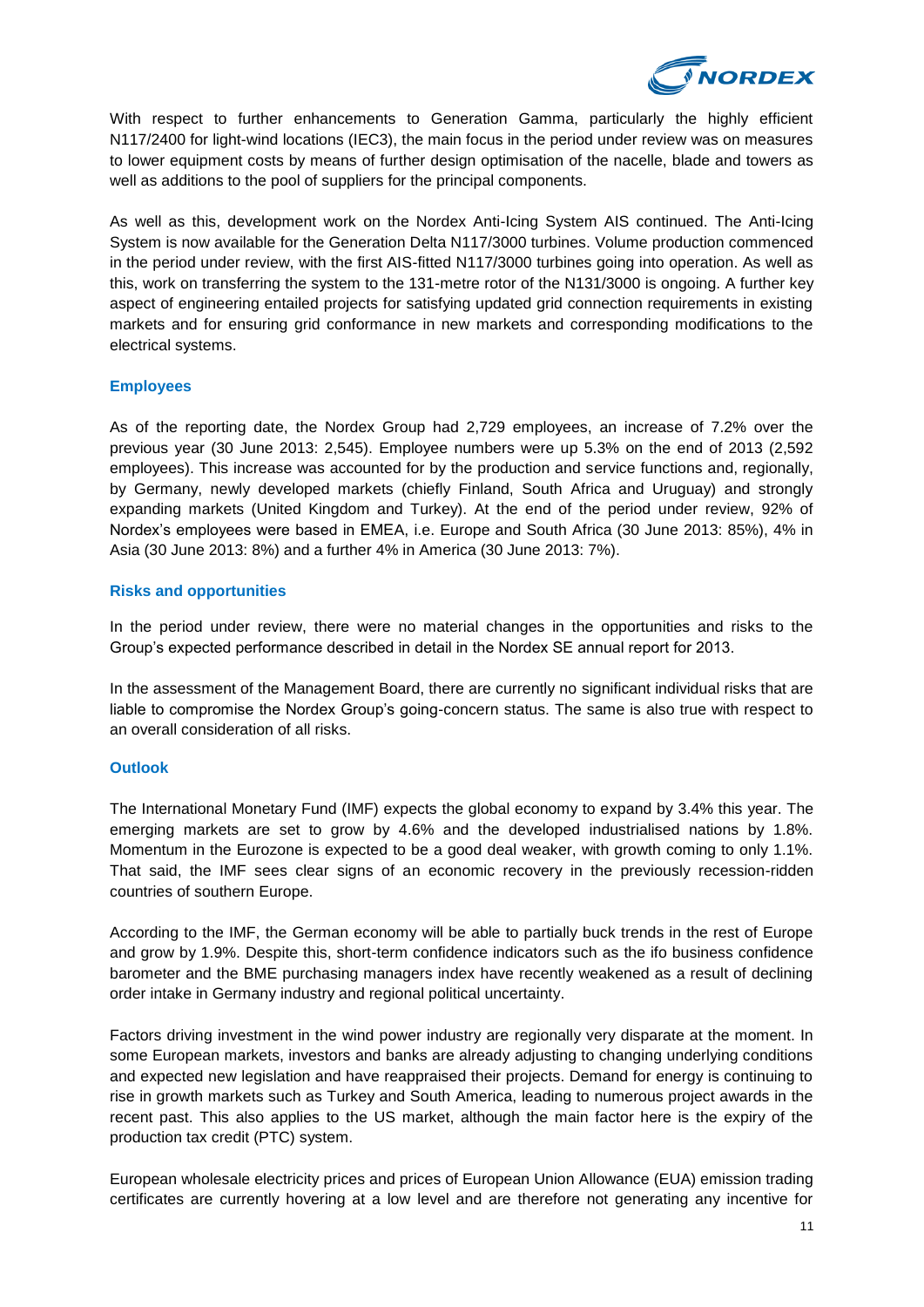

investment. Thus, forward prices in the European Energy Exchange (EEX) in Leipzig for the German market are between EUR 32/MWh and 34/MWh for the coming three years, while prices in the Scandinavian electricity exchange Nordpool have been trading between EUR 29/MWh and EUR 31/MWh. Prices of EUAs (emission certificates) have recovered somewhat compared with the previous year, trading around EUR 6 per EUA at the end of the period under review.

The Danish consulting company MAKE Consulting continues to forecast a sharp increase of over 40% in new installations of wind power systems this year, equivalent to new production capacity of more than 49 GW and marking a new high for the wind power industry. Whereas the bulk of this will arise in Asia (22 GW), particularly China (18.5 GW), impetus for growth will come from America, where MAKE expects new installed capacity to increase three-fold over the previous year to 13 GW thanks to a temporary upswing in the persistently cyclical US market. A relatively steady volume of 13.8 GW is expected for Nordex's core EMEA region. In this connection, MAKE has recently raised its forecast on account of rising installation rates in Poland and Germany. Onshore turbines, the market addressed by Nordex, will contribute 94% to new installed capacity in the global markets.

Bloomberg New Energy Finance rates the long-term outlook for the wind power industry as one of sustained stability. Between 2013 and 2030, more than 15% of global investments should be channelled into new production capacity in the form of onshore wind power systems, which are becoming competitive due to declining costs of energy in a growing number of markets, relative to other forms of electricity production.

On the strength of the Company's business performance in the first half of 2014, Nordex's Management Board confirms the guidance for the current year, which was most recently revised upwards in May. It expects turbine order intake to amount to EUR 1.5 - 1.7 billion and sales to increase to EUR 1.5 - 1.6 billion.

The EBIT margin is expected to lie between 4% and 5%, while the working capital ratio is expected to remain below 5%, together with a net cash inflow from operating activities.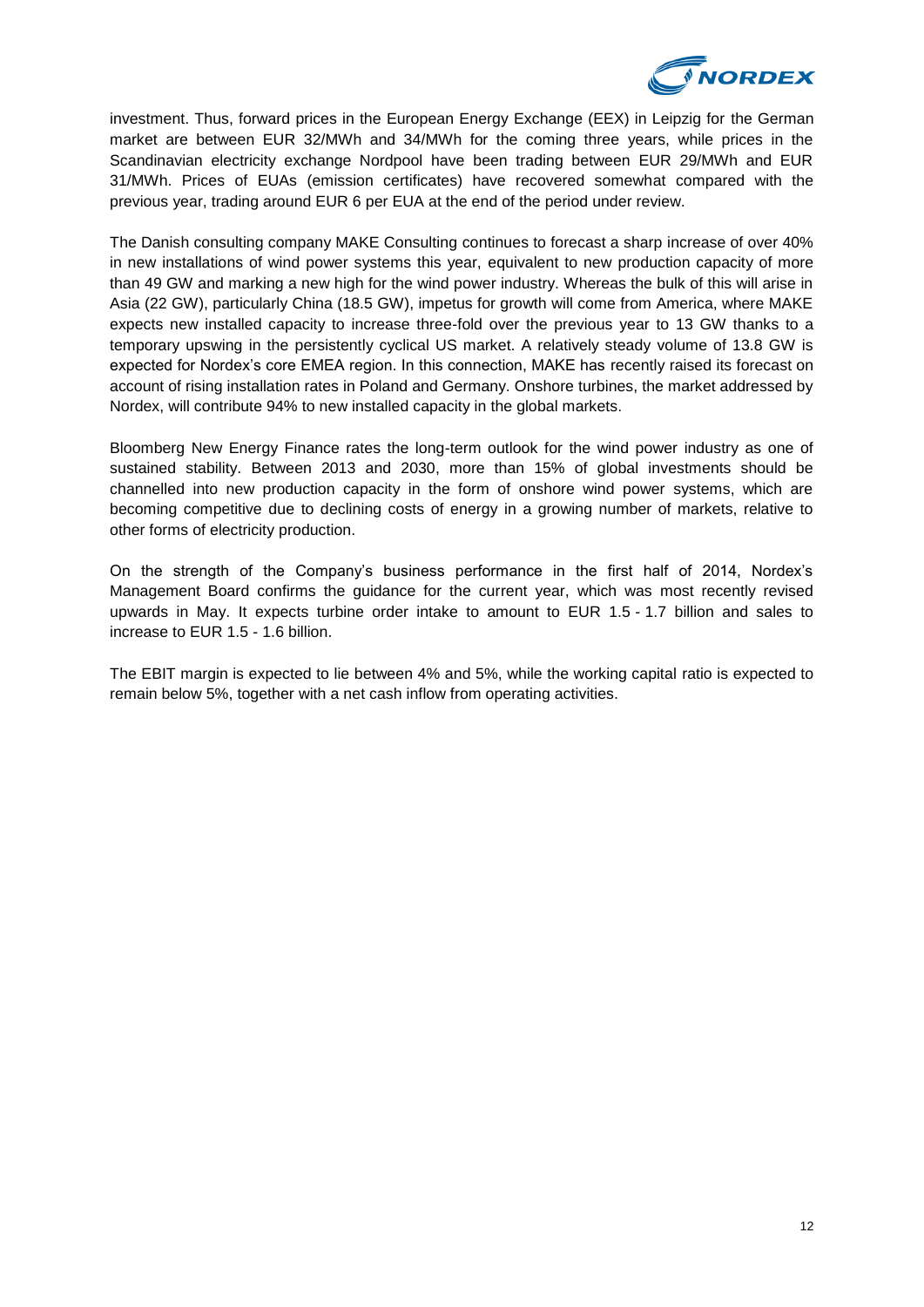

#### **Events after the conclusion of the period under review**

On 21 July 2014, work commenced on the expansion and modernisation of the rotor blade production plant in Rostock. With a budget of EUR 25 million, it is to be converted into a lead factory for the modern NR 58.5 and 65.5 rotor blades and the anti-icing system.

Nordex announced on 22 July 2014 that it had signed three contracts for the installation of a total capacity of 64.2 MW in Turkey. The "Odemis" (21 MW) project for the customer Erdem Holding and the "Edincik" (26.4 MW) project for the customer Edincik Elektrik were recognised as order intake in the first half of the year. The third project "Bandirma III" (16.8 MW), which is being executed in the Marmara region for returning customer Bursa Temiz Enerji, will be placed on the books as a firm order in the third quarter.

On 29 July 2014, Nordex announced that it had received an order for 50 MW in Uruguay. 20 N100/2500 turbines are to be installed for a subsidiary of an Italian utility in the Cerra Lago region.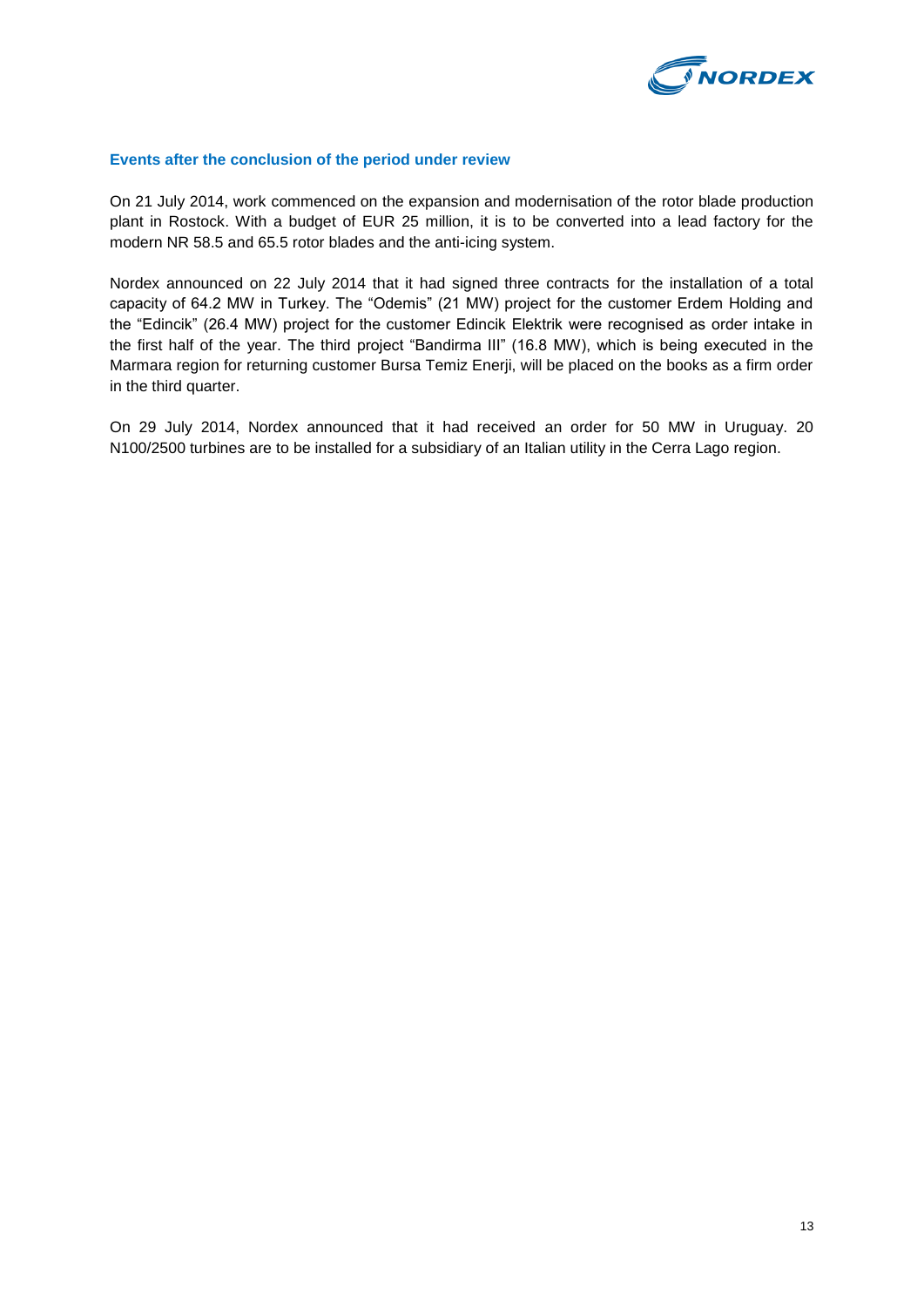

# **Consolidated balance sheet**

as of 30 June 2014

| <b>Assets</b>                                   | 30.06.2014          | 31.12.2013          |
|-------------------------------------------------|---------------------|---------------------|
|                                                 | <b>EUR thousand</b> | <b>EUR thousand</b> |
| Cash and cash equivalents                       | 250,930             | 332,963             |
| Fixed-term deposits                             | 135,000             | 0                   |
| Trade receivables and                           |                     |                     |
| future receivables from construction contracts  | 227,851             | 214,028             |
| Inventories                                     | 198,184             | 263,905             |
| Income tax refund claims                        | 426                 | 50                  |
| Other current financial assets                  | 33,815              | 33,444              |
| Other current non-financial assets              | 61,454              | 55,111              |
| <b>Current assets</b>                           | 907,660             | 899,501             |
| Property, plant and equipment                   | 117,550             | 117,369             |
| Goodwill                                        | 9,960               | 9,960               |
| Capitalised development expense                 | 102,132             | 94,315              |
| Other intangible assets                         | 2,741               | 3,203               |
| <b>Financial assets</b>                         | 4,828               | 4,681               |
| Investments in associates                       | 8,789               | 7,852               |
| Other non-current financial assets              | 3,274               | 3,522               |
| Other non-current non-financial assets          | 41                  | 101                 |
| Deferred income tax assets                      | 54,407              | 50,855              |
| <b>Non-current assets</b>                       | 303,722             | 291,858             |
| <b>Assets</b>                                   | 1,211,382           | 1,191,359           |
|                                                 |                     |                     |
| <b>Equity and liabilities</b>                   | 30.06.2014          | 31.12.2013          |
|                                                 | <b>EUR thousand</b> | <b>EUR thousand</b> |
| Current bank borrowings                         | 8,454               | 8,408               |
| Trade payables                                  | 200,270             | 190,250             |
| Income tax liabilities                          | 2,178               | 179                 |
| Other current provisions                        | 51,759              | 45,319              |
| Other current financial liabilities             | 31,735              | 20,658              |
| Other current non-financial liabilities         | 315,153             | 320,423             |
| <b>Current liabilities</b>                      | 609,549             | 585,237             |
| Non-current bank borrowings                     | 12,716              | 16,916              |
| Pensions and similar obligations                | 1,450               | 1,442               |
| Other non-current provisions                    | 20,797              | 17,138              |
| Other non-current financial liabilities         | 152,186             | 167,614             |
| Other non-current non-financial liabilities     | 1,787               | 1,955               |
| Deferred income tax liabilities                 | 35,303              | 32,922              |
| <b>Non-current liabilities</b>                  | 224,239             | 237,987             |
| Subscribed capital                              | 80,882              | 80,882              |
| Share premium                                   | 242,604             | 242,888             |
| Other retained earnings                         | $-10,920$           | $-10,920$           |
| Cash flow hedges                                | $-325$              | 6,163               |
| Foreign-currency adjustment item                | 3,061               | 3,344               |
| Consolidated net profit carried forward         | 45,778              | 45,778              |
| Consolidated net profit                         | 16,514              | 0                   |
| Share in equity                                 |                     |                     |
| attributable to parent company's equity holders | 377,594             | 368,135             |
| <b>Equity</b>                                   | 377,594             | 368,135             |
| <b>Equity and liabilities</b>                   | 1,211,382           | 1,191,359           |
|                                                 |                     |                     |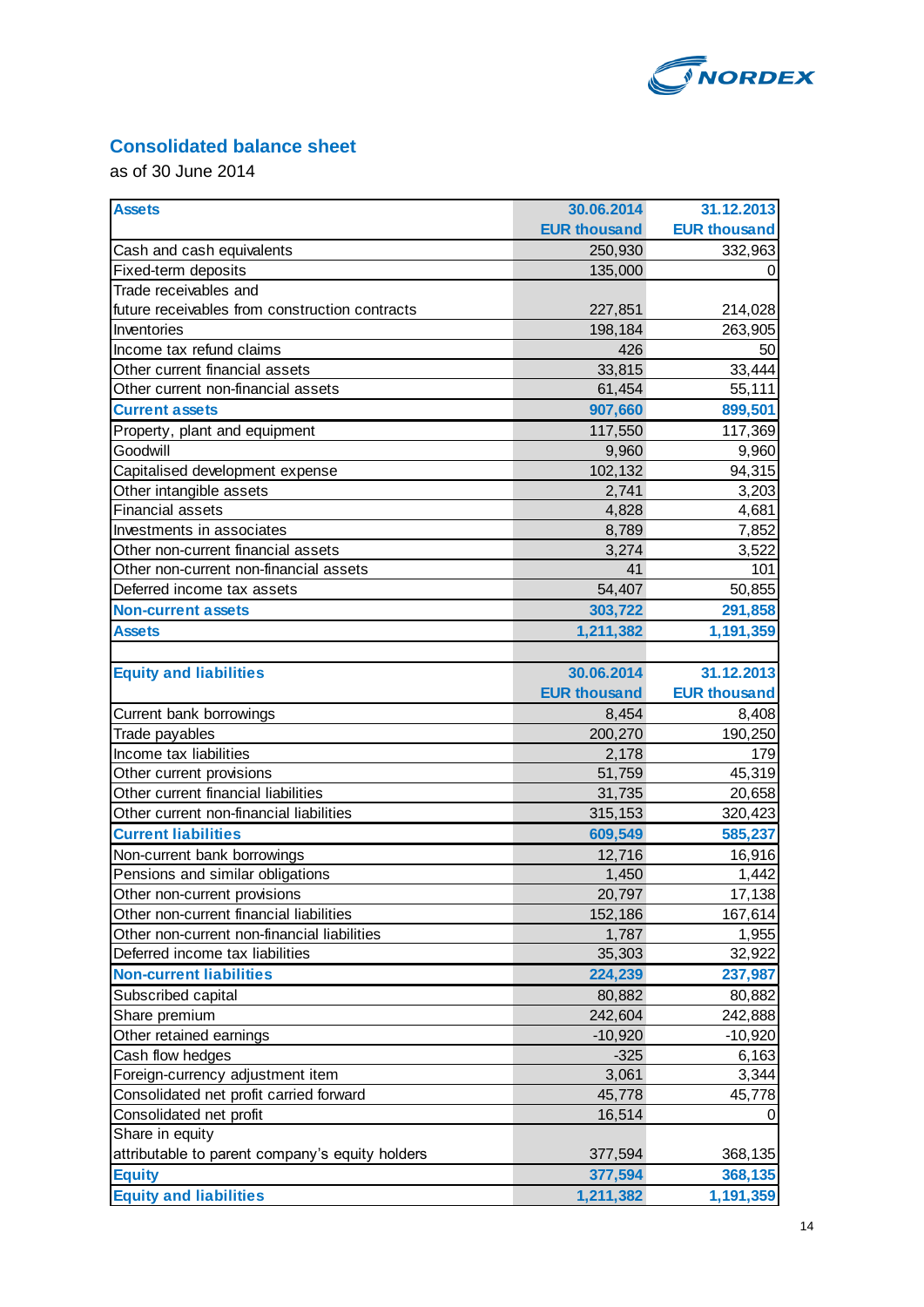

# **Consolidated income statement**

for the period from 1 January to 30 June 2014

|                                           | $01.01 -$           | $01.01 -$           | $01.04 -$           | $01.04 -$           |
|-------------------------------------------|---------------------|---------------------|---------------------|---------------------|
|                                           | 30.06.2014          | 30.06.2013          | 30.06.2014          | 30.06.2013          |
|                                           | <b>EUR thousand</b> | <b>EUR thousand</b> | <b>EUR thousand</b> | <b>EUR thousand</b> |
| Sales                                     | 815,433             | 660,618             | 390,947             | 401,592             |
| Changes in inventories and other          |                     |                     |                     |                     |
| own work capitalised                      | $-40.969$           | 23,067              | 2,262               | 988                 |
| <b>Total revenues</b>                     | 774.464             | 683,685             | 393,209             | 402,580             |
| Other operating income                    | 19.464              | 6.451               | 15.932              | 2,878               |
| Cost of materials                         | $-605,205$          | $-534,180$          | $-315,472$          | $-312,839$          |
| Personnel expenses                        | $-80,992$           | $-74,657$           | $-42,346$           | $-40,005$           |
| Depreciation/amortisation                 | $-18,737$           | $-18,259$           | $-9,549$            | $-10,405$           |
| Other operating expenses                  | $-51,930$           | $-48,022$           | $-25,828$           | $-26,545$           |
| Earnings before interest and taxes (EBIT) | 37,064              | 15,018              | 15,946              | 15,664              |
| Income from investments                   | 330                 | 254                 | 330                 | 254                 |
| Net profit/loss from at-equity valuation  | $-2,298$            | $-163$              | $-2,140$            | $-66$               |
| Other interest and similar income         | 975                 | 1.196               | 525                 | 583                 |
| Interest and similar expenses             | $-11,883$           | $-13,747$           | $-3,568$            | $-6,093$            |
| <b>Net finance expense</b>                | $-12.876$           | $-12,460$           | $-4.853$            | $-5,322$            |
| Net profit from ordinary activity         | 24,188              | 2,558               | 11,093              | 10,342              |
| Income taxes                              | $-7.674$            | $-1,291$            | $-3.724$            | $-719$              |
| <b>Consolidated profit</b>                | 16,514              | 1,267               | 7,369               | 9,623               |
| Of which attributable to:                 |                     |                     |                     |                     |
| Parent company's equity holders           | 16,514              | 1,247               | 7,369               | 9,577               |
| Non-controlling interests                 | $\mathbf{0}$        | 20                  | $\overline{0}$      | 46                  |
|                                           |                     |                     |                     |                     |
| Earnings per share (in EUR)               |                     |                     |                     |                     |
| Basic*                                    | 0.20                | 0.02                | 0.09                | 0.13                |
| Diluted**                                 | 0.20                | 0.02                | 0.09                | 0.13                |

\*based on a weighted average of 80.882 million shares (previous year 73.529 million shares) \*\*based on a weighted average of 81.062 million shares (previous year 73.529 million shares)

# **Consolidated statement of comprehensive income**

for the period from 1 January to 30 June 2014

|                                                 | $01.01 -$           | $01.01 -$           |
|-------------------------------------------------|---------------------|---------------------|
|                                                 | 30.06.2014          | 30.06.2013          |
|                                                 | <b>EUR thousand</b> | <b>EUR thousand</b> |
| <b>Consolidated profit</b>                      | 16,514              | 1,267               |
| Other comprehensive income                      |                     |                     |
| Items which may be recycled to profit and loss  |                     |                     |
|                                                 |                     |                     |
| Foreign currency translation difference         | $-283$              | 969                 |
| Cash flow hedges                                | $-9,269$            | 10,489              |
| Deferred income taxes                           | 2,781               | $-3,147$            |
| Items which are not recycled to profit and loss |                     |                     |
|                                                 |                     |                     |
| Remeasurement of defined benefit pension plans  |                     |                     |
|                                                 | 0                   | $-18$               |
| Deferred income taxes                           | $\Omega$            | 6                   |
| <b>Consolidated comprehensive income</b>        | 9,743               | 9,566               |
| Of which attributable to:                       |                     |                     |
| Parent company's equity holders                 | 9,743               | 9,546               |
| Non-controlling interests                       | 0                   | 20                  |
|                                                 |                     |                     |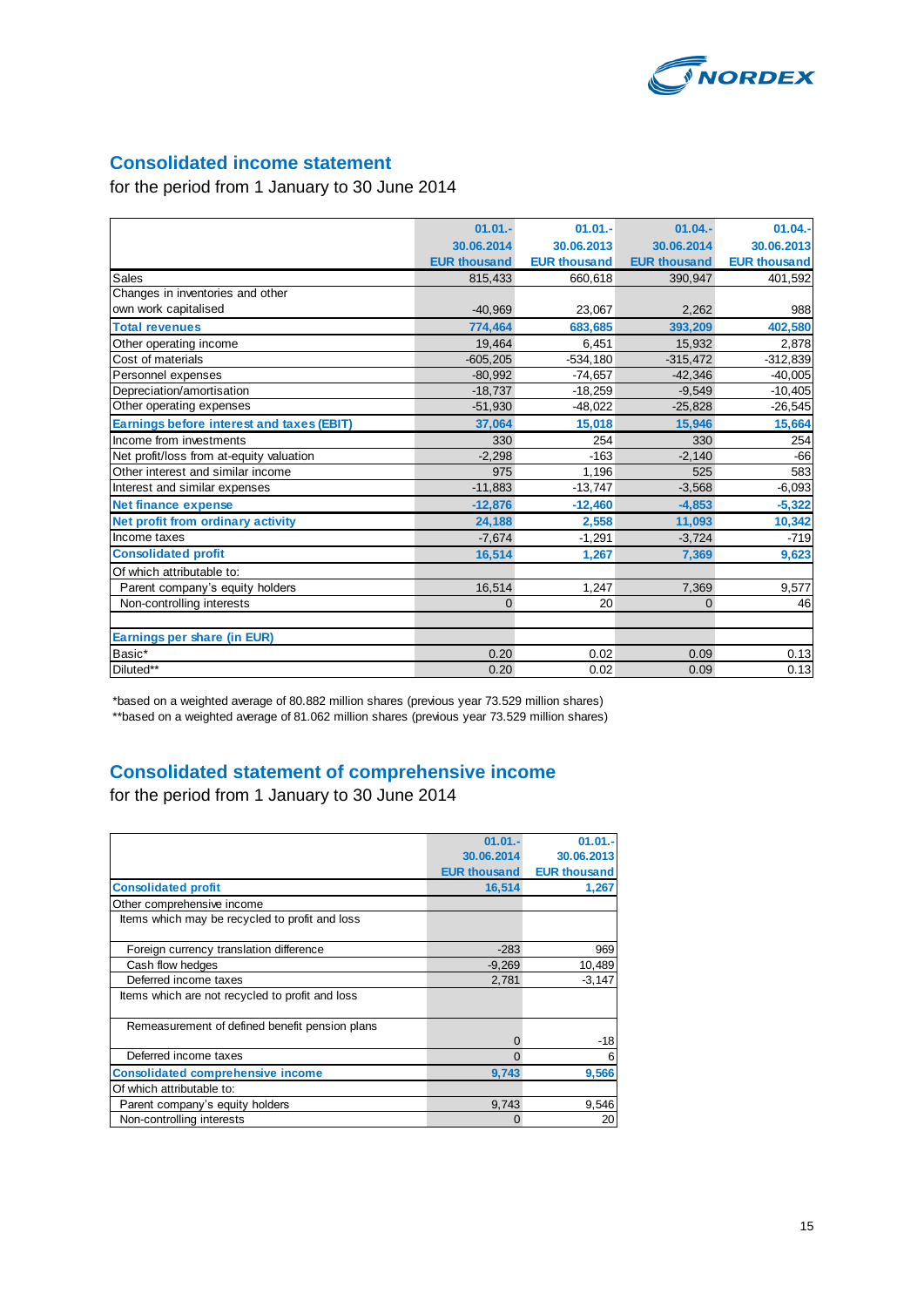

# **Consolidated cash flow statement**

for the period from 1 January to 30 June 2014

|           |                                                                            | $01.01 -$           | 01.01.              |
|-----------|----------------------------------------------------------------------------|---------------------|---------------------|
|           |                                                                            | 30.06.2014          | 30.06.2013          |
|           |                                                                            | <b>EUR thousand</b> | <b>EUR thousand</b> |
|           | <b>Operating activities</b>                                                |                     |                     |
|           | Consolidated profit                                                        | 16,514              | 1,267               |
| $\ddot{}$ | Depreciation/amortisation of non-current assets                            | 18,737              | 18,259              |
|           | <b>Consolidated profit plus depreciation/amortisation</b>                  | 35,251              | 19,526              |
|           | +/- Decrease/increase in inventories                                       | 65,721              | $-3,727$            |
|           | Increase in trade receivables and                                          |                     |                     |
|           | future receivables from construction contracts                             | $-13,823$           | $-14,732$           |
|           | Increase in trade payables                                                 | 10,020              | 24,713              |
|           | Decrease in prepayments received - non-capitalised -                       | $-9,143$            | $-39,657$           |
|           | Payments received from/made for changes in working capital                 | 52,775              | $-33,403$           |
|           | Increase in other assets not allocated to investing or                     |                     |                     |
|           | financing activities                                                       | $-10,552$           | $-15,902$           |
|           | Increase in pension provisions                                             | 8                   | 38                  |
|           | +/- Increase/decrease in other provisions                                  | 10,099              | $-9,967$            |
|           | +/- Increase/decrease in other liabilities not allocated to investing or   |                     |                     |
|           | financing activities                                                       | 8,068               | $-1,453$            |
| -/+       | Profit/loss from the disposal of non-current assets                        | $-5,990$            | 1,451               |
|           | Other interest and similar income                                          | $-975$              | $-1,196$            |
| $\ddot{}$ | Interest received                                                          | 1.018               | 802                 |
| $\ddot{}$ | Interest and similar expenses                                              | 11,883              | 13,747              |
|           | Interest paid                                                              | $-16,413$           | $-18,248$           |
| $\ddot{}$ | Income taxes                                                               | 7,674               | 1,291               |
|           | Taxes paid                                                                 | $-1,241$            | $-179$              |
| $-/+$     | Other non-cash income/expenses                                             | $-395$              | 4,404               |
|           | Paymentsreceived/made from remaining operating activities                  | 3,184               | $-25,212$           |
| Ξ         | <b>Cash flow from operating activities</b>                                 | 91,210              | $-39,089$           |
|           | <b>Investing activities</b>                                                |                     |                     |
| $\ddot{}$ | Payments received from the disposal of property, plant and equipment/      |                     |                     |
|           | intangible assets                                                          | 9,344               | 176                 |
|           | Payments made for investments in property, plant and equipment/            |                     |                     |
|           | intangible assets                                                          | $-29,515$           | $-31,542$           |
| $\ddot{}$ | Payments received from the disposal of financial assets                    | 2,560               | 600                 |
|           | Payments made for investments in financial assets                          | $-3,580$            | $-2,263$            |
|           | <b>Cash flow from investing activities</b>                                 | $-21,191$           | $-33,029$           |
|           | <b>Financing activities</b>                                                |                     |                     |
|           | Bank loans repaid                                                          | $-4,200$            | $-23,656$           |
|           | Amounts invested in fixed-term deposits                                    | $-135,000$          | 0                   |
|           | Repayments under finance leases                                            | $-12,963$           | $\mathbf 0$         |
| $\equiv$  | <b>Cash flow from financing activities</b>                                 | $-152,163$          | $-23,656$           |
|           | Cash change in cash and cash equivalents                                   | $-82,144$           | $-95,774$           |
| +         | Cash and cash equivalents at the beginning of the period                   | 332,963             | 274,779             |
| $\ddot{}$ | Changes due to additions to companies consolidated                         | 0                   | 27                  |
| $+/-$     | Exchange rate-induced change in cash and cash equivalents                  | 111                 | $-4,365$            |
| Ξ         | Cash and cash equivalents at the end of the period                         |                     |                     |
|           | (Cash and cash equivalents carried on the face of the consolidated balance |                     |                     |
|           | sheet)                                                                     | 250,930             | 174,667             |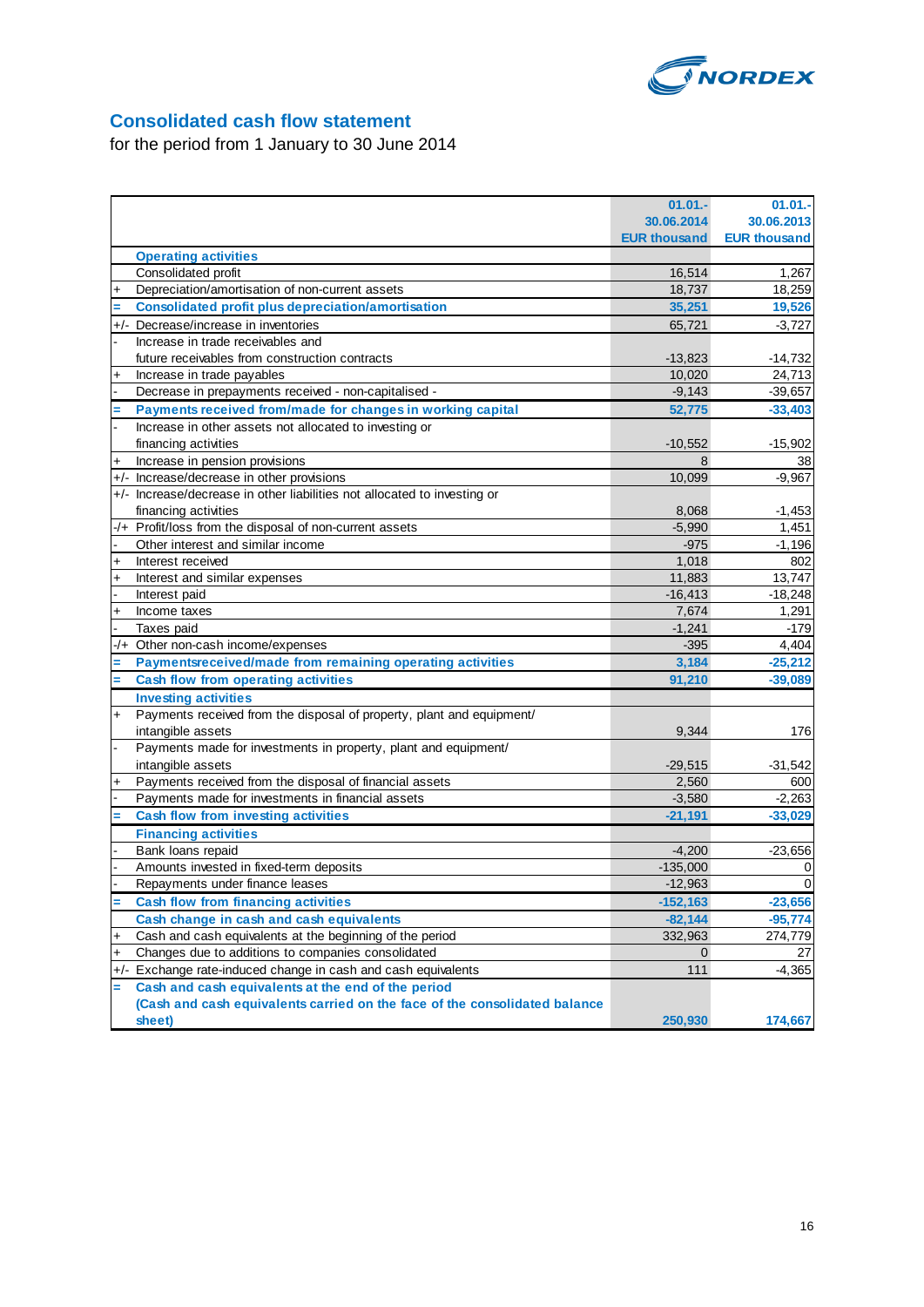

# **Consolidated statement of changes in equity**

|                                                | <b>Subscribed</b><br>capital | <b>Share</b><br>premium | <b>Other</b><br>retained<br>earnings | <b>Cash flow</b><br>hedges | <b>Foreign</b><br>currency<br>adjustment<br><i>item</i> |
|------------------------------------------------|------------------------------|-------------------------|--------------------------------------|----------------------------|---------------------------------------------------------|
|                                                | <b>EUR thousand</b>          | <b>EUR thousand</b>     | <b>EUR thousand</b>                  | <b>EUR thousand</b>        | <b>EUR thousand</b>                                     |
| 01.01.2014                                     | 80,882                       | 242,888                 | $-10,920$                            | 6,163                      | 3,344                                                   |
| Employee stock option programme                | $\mathbf{0}$                 | $-284$                  | $\mathbf{0}$                         | 0                          | $\Omega$                                                |
| Consolidated comprehensive income              | $\mathbf 0$                  | 0                       | $\mathbf{0}$                         | $-6,488$                   | $-283$                                                  |
| Consolidated profit                            | $\mathbf{0}$                 | 0                       | $\mathbf{0}$                         | $\mathbf{0}$               | $\mathbf{0}$                                            |
| Other comprehensive income                     |                              |                         |                                      |                            |                                                         |
| Items which may be recycled to profit and loss |                              |                         |                                      |                            |                                                         |
| Foreign currency translation difference        | $\mathbf 0$                  | 0                       | $\mathbf{0}$                         | $\Omega$                   | $-283$                                                  |
| Cash flow hedges                               | $\mathbf 0$                  | 0                       | $\mathbf{0}$                         | $-9,269$                   | $\mathbf 0$                                             |
| Deferred income taxes                          | $\Omega$                     | 0                       | $\Omega$                             | 2,781                      | $\Omega$                                                |
| 30.06.2014                                     | 80,882                       | 242,604                 | $-10,920$                            | $-325$                     | 3,061                                                   |

|                                                | <b>Consolidated</b><br>net profit<br>carried<br>forward | <b>Consolidated</b><br>net profit/loss | <b>Capital</b><br>attributable to<br>the<br>parent<br>company's<br>equity<br>holders | <b>Total</b><br>equity |
|------------------------------------------------|---------------------------------------------------------|----------------------------------------|--------------------------------------------------------------------------------------|------------------------|
|                                                | <b>EUR thousand</b>                                     | <b>EUR thousand</b>                    | <b>EUR thousand</b>                                                                  | <b>EUR thousand</b>    |
| 01.01.2014                                     | 45,778                                                  | o                                      | 368,135                                                                              | 368,135                |
| Employee stock option programme                | 0                                                       | 0                                      | $-284$                                                                               | $-284$                 |
| Consolidated comprehensive income              | $\Omega$                                                | 16,514                                 | 9,743                                                                                | 9,743                  |
| Consolidated profit                            | $\Omega$                                                | 16,514                                 | 16,514                                                                               | 16,514                 |
| Other comprehensive income                     |                                                         |                                        |                                                                                      |                        |
| Items which may be recycled to profit and loss |                                                         |                                        |                                                                                      |                        |
| Foreign currency translation difference        | $\mathbf{0}$                                            | 0                                      | $-283$                                                                               | $-283$                 |
| Cash flow hedges                               | 0                                                       | 0                                      | $-9,269$                                                                             | $-9,269$               |
| Deferred income taxes                          | $\Omega$                                                | 0                                      | 2.781                                                                                | 2.781                  |
| 30.06.2014                                     | 45,778                                                  | 16,514                                 | 377,594                                                                              | 377,594                |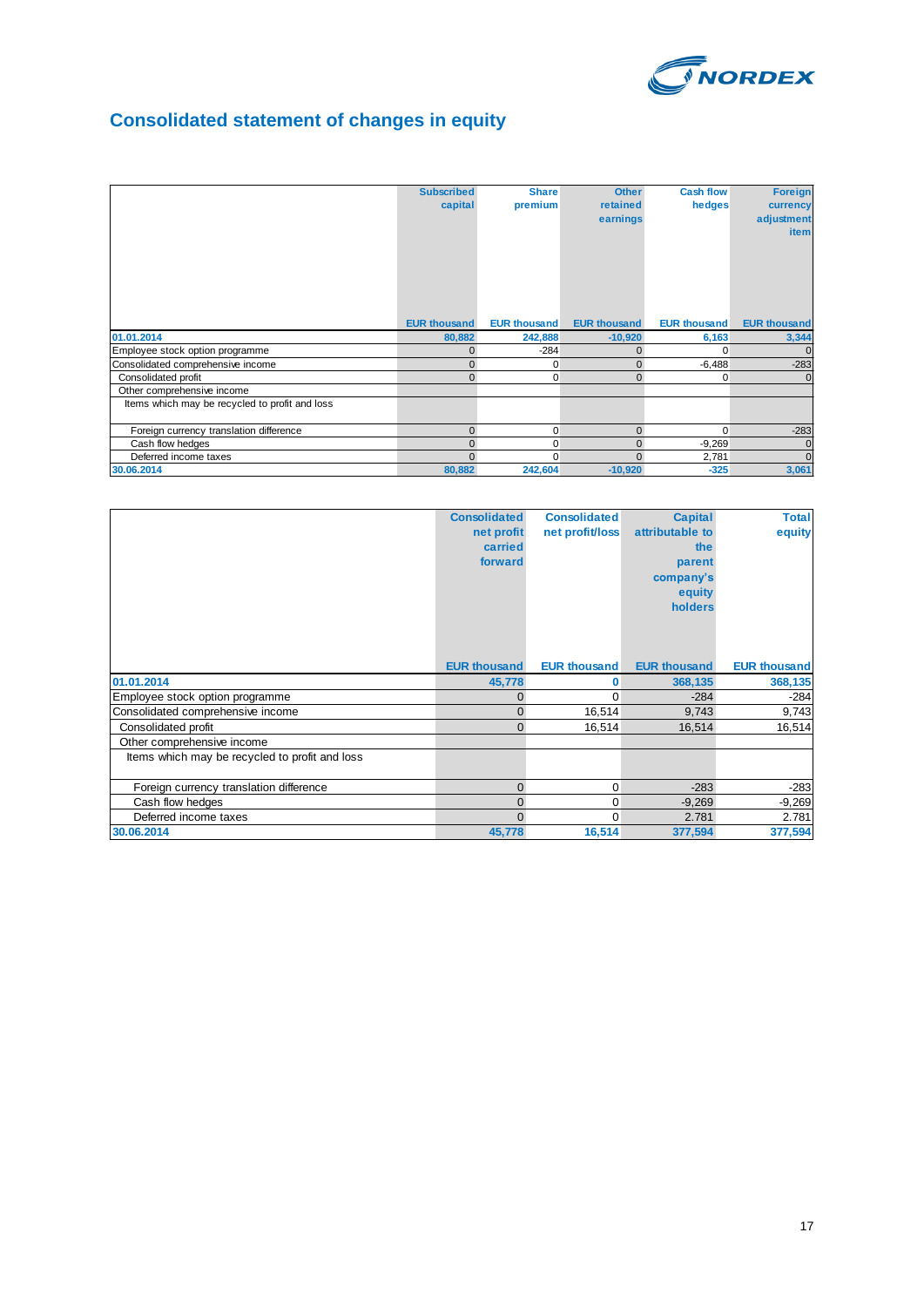

# **Consolidated statement of changes in equity**

|                                                 | <b>Subscribed</b><br>capital | <b>Share</b><br>premium | <b>Other</b><br>retained<br>earnings* | <b>Cash flow</b><br>hedges | <b>Foreign</b><br>currency<br>adjustment<br><b>item</b> |
|-------------------------------------------------|------------------------------|-------------------------|---------------------------------------|----------------------------|---------------------------------------------------------|
|                                                 | <b>EUR thousand</b>          | <b>EUR thousand</b>     | <b>EUR thousand</b>                   | <b>EUR thousand</b>        | <b>EUR thousand</b>                                     |
| 01.01.2013                                      | 73,529                       | 179,256                 | $-10,876$                             | $-1,419$                   | 3,836                                                   |
| Changes in the companies consolidated           | $\mathbf{0}$                 | $\mathbf 0$             | $\mathbf{0}$                          | 0                          | $\mathbf{0}$                                            |
| Employee stock option programme                 | $\mathbf{0}$                 | 39                      | $\Omega$                              | $\Omega$                   | $\mathbf{0}$                                            |
| Consolidated comprehensive income               | $\mathbf{0}$                 | $\mathbf 0$             | $-12$                                 | 7,342                      | 969                                                     |
| Consolidated profit                             | $\Omega$                     | 0                       | $\mathbf{0}$                          | 0                          | $\Omega$                                                |
| Other comprehensive income                      |                              |                         |                                       |                            |                                                         |
| Items which may be recycled to profit and loss  |                              |                         |                                       |                            |                                                         |
| Foreign currency translation difference         | $\mathbf{0}$                 | $\mathbf 0$             | $\mathbf{0}$                          | $\Omega$                   | 969                                                     |
| Cash flow hedges                                | $\Omega$                     | 0                       | $\overline{0}$                        | 10.489                     | $\mathbf{0}$                                            |
| Deferred income taxes                           | $\Omega$                     | 0                       | $\mathbf{0}$                          | $-3,147$                   | $\mathbf{0}$                                            |
| Items which are not recycled to profit and loss |                              |                         |                                       |                            |                                                         |
| Revaluation of defined benefit pension plans    |                              | $\Omega$                | $-18$                                 | 0                          | $\mathbf 0$                                             |
| Deferred income taxes                           | $\Omega$                     | $\Omega$                | 6                                     | $\Omega$                   | $\Omega$                                                |
| 30.06.2013                                      | 73,529                       | 179,295                 | $-10,888$                             | 5,923                      | 4,805                                                   |

|                                                 | <b>Consolidated</b> | <b>Consolidated</b> | <b>Capital</b>      | Non-                | <b>Total</b>        |
|-------------------------------------------------|---------------------|---------------------|---------------------|---------------------|---------------------|
|                                                 | net profit          | for the year        | attributable to     | controlling         | equity              |
|                                                 | carried forward     |                     | the                 | <b>interests</b>    |                     |
|                                                 |                     |                     | parent              |                     |                     |
|                                                 |                     |                     | company's           |                     |                     |
|                                                 |                     |                     | equity              |                     |                     |
|                                                 |                     |                     | holders             |                     |                     |
|                                                 |                     |                     |                     |                     |                     |
|                                                 |                     |                     |                     |                     |                     |
|                                                 |                     |                     |                     |                     |                     |
|                                                 | <b>EUR thousand</b> | <b>EUR thousand</b> | <b>EUR thousand</b> | <b>EUR thousand</b> | <b>EUR thousand</b> |
| 01.01.2013                                      | 34,391              | 0                   | 278,717             | 275                 | 278.992             |
| Changes in the companies consolidated           | $-49$               | $-80$               | $-129$              | $-295$              | $-424$              |
| Employee stock option programme                 | $\Omega$            | $\Omega$            | 39                  | 0                   | 39                  |
| Consolidated comprehensive income               | $\Omega$            | 1,247               | 9,546               | 20                  | 9,566               |
| Consolidated profit                             | $\Omega$            | 1,247               | 1,247               | 20                  | 1,267               |
| Other comprehensive income                      |                     |                     |                     |                     |                     |
| Items which may be recycled to profit and loss  |                     |                     |                     |                     |                     |
|                                                 |                     |                     |                     |                     |                     |
| Foreign currency translation difference         | $\Omega$            | $\mathbf 0$         | 969                 | $\mathbf 0$         | 969                 |
| Cash flow hedges                                | 0                   | 0                   | 10.489              | 0                   | 10,489              |
| Deferred income taxes                           | $\Omega$            | $\overline{0}$      | $-3,147$            | 0                   | $-3,147$            |
| Items which are not recycled to profit and loss |                     |                     |                     |                     |                     |
|                                                 |                     |                     |                     |                     |                     |
| Revaluation of defined benefit pension plans    |                     |                     |                     |                     |                     |
|                                                 | $\overline{0}$      | 0                   | $-18$               | 0                   | $-18$               |
| Deferred income taxes                           | $\Omega$            | $\Omega$            | 6                   | 0                   | 6                   |
| 30.06.2013                                      | 34,342              | 1,167               | 288,173             | $\mathbf{0}$        | 288,173             |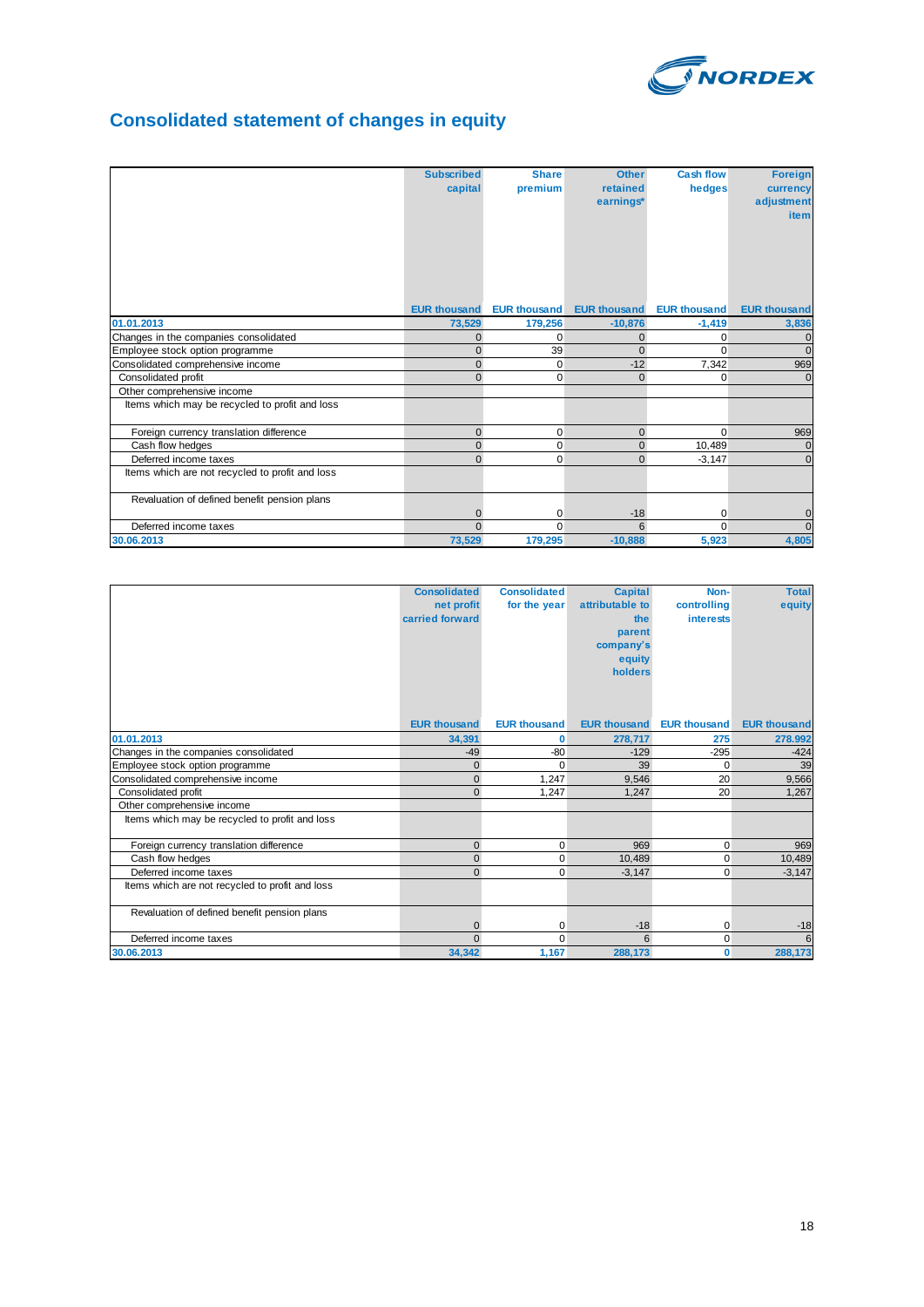

# **Notes on the interim consolidated financial statements (IFRS)**

as of 30 June 2014

#### **I. General**

The interim consolidated financial statements of Nordex SE and its subsidiaries for the first six months as of 30 June 2014, which have not been audited or reviewed by a statutory auditor, were prepared in accordance with the International Financial Reporting Standards (IFRS) issued by the International Accounting Standards Board (IASB) as endorsed by the European Union. In this connection, all International Financial Reporting Standards and Interpretations, particularly IAS 34 Interim Financial Reporting, mandatory as of 30 June 2014 were applied.

These interim financial statements must be read in conjunction with the consolidated annual financial statements for 2013. Further information on the accounting principles applied can be found in the notes to the consolidated financial statements. The consolidated financial statements for 2013 are available on the Internet at www.nordex-online.com in the Investor Relations section.

In the absence of any express reference to any changes, the recognition and measurement principles applied to the consolidated financial statements as of 31 December 2013 are also used in the interim financial statements as of 30 June 2014.

The income statement has again been prepared in accordance with the total cost method.

The business results for the first six months of 2014 are not necessarily an indication of expected results for the year as a whole. Any irregular expenses occurring in the year are only included or deferred in the interim financial report to the extent that such inclusion or deferral would also be reasonable at the end of the year.

The interim financial statements were prepared in the Group currency, i.e. the euro.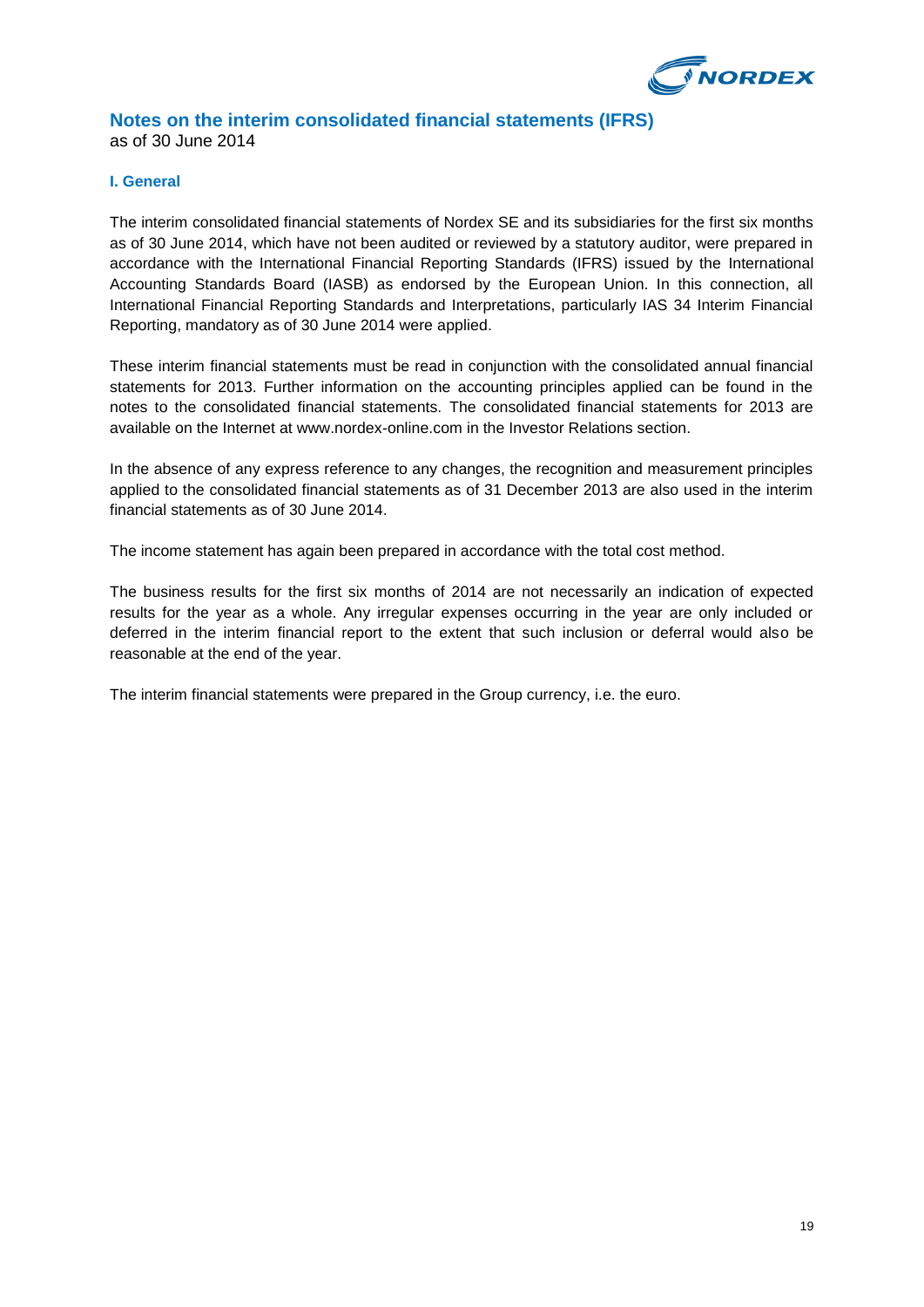

#### **II. Notes on the balance sheet**

#### Current assets

Trade receivables and future receivables from construction contracts stood at EUR 227.9 million as of 30 June 2014 (31 December 2013: EUR 214.0 million) and include impairments of EUR 1.6 million (31 December 2013: EUR 1.8 million). Of the future (gross) receivables from construction contracts of EUR 1,534.7 million (31 December 2013: EUR 1,178.7 million), prepayments received of EUR 1,368.3 million (31 December 2013: EUR 1,026.4 million) were capitalised. In addition, prepayments received of EUR 247.7 million (31 December 2013: EUR 256.8 million) were reported within other current nonfinancial liabilities.

#### Non-current assets

Changes in non-current assets are set out in the statement of changes in property, plant and equipment and intangible assets. As of 30 June 2014, capital spending was valued at EUR 29.5 million, while depreciation/amortisation expense came to EUR 18.7 million. Capital spending comprised capitalised development costs and particularly also tooling for the new NR 65.5 blade. The disposals of property, plant and equipment chiefly relate to the sale of the production facilities in the United States.

Deferred income tax assets primarily comprise unused tax losses which the Company expects to be able to utilise against corporate and trade tax.

#### Statement of changes in property, plant and equipment and intangible assets

|                                                   | <b>Historical cost</b> |                     |                     |                     |                     |                       |  |  |
|---------------------------------------------------|------------------------|---------------------|---------------------|---------------------|---------------------|-----------------------|--|--|
|                                                   | <b>Initial</b>         | <b>Additions</b>    | <b>Disposals</b>    | Reclassi-           | <b>Foreign</b>      | <b>Closing amount</b> |  |  |
|                                                   | amount                 |                     |                     | fications           | currency            |                       |  |  |
|                                                   | 01.01.2014             |                     |                     |                     |                     | 30.06.2014            |  |  |
|                                                   | <b>EUR thousand</b>    | <b>EUR thousand</b> | <b>EUR thousand</b> | <b>EUR thousand</b> | <b>EUR thousand</b> | <b>EUR thousand</b>   |  |  |
| <b>Property, plant and equipment</b>              |                        |                     |                     |                     |                     |                       |  |  |
| Land and buildings                                | 87.340                 | 456                 | 16.882              | 720                 | $-16$               | 71,618                |  |  |
| Technical equipment and machinery                 | 91,748                 | 7,502               | 4,556               | 8,467               | 51                  | 103,212               |  |  |
| Other equipment, operating and business equipment | 49,466                 | 3.551               | 2,086               | $-685$              | 57                  | 50,303                |  |  |
| Prepayments made and assets under construction    | 10.453                 | 1.770               | ∩                   | $-8,502$            | $-14$               | 3,707                 |  |  |
| Total property, plant and equipment               | 239,007                | 13,279              | 23,524              | 0                   | 78                  | 228,840               |  |  |
| Intangible assets                                 |                        |                     |                     |                     |                     |                       |  |  |
| Goodwill                                          | 14.461                 | 0                   | ∩                   | $\Omega$            | $\Omega$            | 14,461                |  |  |
| Capitalised development expense                   | 137,283                | 15,842              | 10,274              | $\Omega$            | 0                   | 142,851               |  |  |
| Other intangible assets                           | 24,309                 | 394                 | 5,956               | $\Omega$            | $-33$               | 18,714                |  |  |
| <b>Total intangible assets</b>                    | 176,053                | 16,236              | 16,230              | O                   | $-33$               | 176,026               |  |  |

|                                                   |                     | <b>Depreciation/amortisation</b> |                     |                     |                     |                       | <b>Carrying amount</b> |                     |
|---------------------------------------------------|---------------------|----------------------------------|---------------------|---------------------|---------------------|-----------------------|------------------------|---------------------|
|                                                   | <b>Initial</b>      | <b>Additions</b>                 | <b>Disposals</b>    | Reclassi-           | <b>Foreign</b>      | <b>Closing amount</b> | 30.06.2014             | 31.12.2013          |
|                                                   | amount              |                                  |                     | fications           | currency            |                       |                        |                     |
|                                                   | 01.01.2014          |                                  |                     |                     |                     | 30.06.2014            |                        |                     |
|                                                   | <b>EUR thousand</b> | <b>EUR thousand</b>              | <b>EUR thousand</b> | <b>EUR thousand</b> | <b>EUR thousand</b> | <b>EUR thousand</b>   | <b>EUR thousand</b>    | <b>EUR thousand</b> |
| <b>Property, plant and equipment</b>              |                     |                                  |                     |                     |                     |                       |                        |                     |
| Land and buildings                                | 45.541              | 648                              | 16.282              | 154                 | $-21$               | 30,040                | 41,578                 | 41,799              |
| Technical equipment and machinery                 | 45,323              | 5,966                            | 3,002               |                     | $-37$               | 48,250                | 54,962                 | 46,425              |
| Other equipment, operating and business equipment | 30,420              | 3,622                            | 1,265               | $-154$              | 26                  | 32,649                | 17,654                 | 19,046              |
| Prepayments made and assets under construction    | 354                 |                                  | $\Omega$            |                     | $-3$                | 351                   | 3,356                  | 10,099              |
| Total property, plant and equipment               | 121,638             | 10,236                           | 20,549              |                     | $-35$               | 111,290               | 117,550                | 117,369             |
| Intangible assets                                 |                     |                                  |                     |                     |                     |                       |                        |                     |
| Goodwill                                          | 4,501               | $\Omega$                         | $\Omega$            |                     | $\Omega$            | 4,501                 | 9,960                  | 9,960               |
| Capitalised development expense                   | 42,968              | 7.656                            | 9,905               |                     |                     | 40.719                | 102,132                | 94,315              |
| Other intangible assets                           | 21.106              | 845                              | 5,946               |                     | $-32$               | 15,973                | 2,741                  | 3,203               |
| <b>Total intangible assets</b>                    | 68,575              | 8,501                            | 15,851              |                     | $-32$               | 61,193                | 114,833                | 107,478             |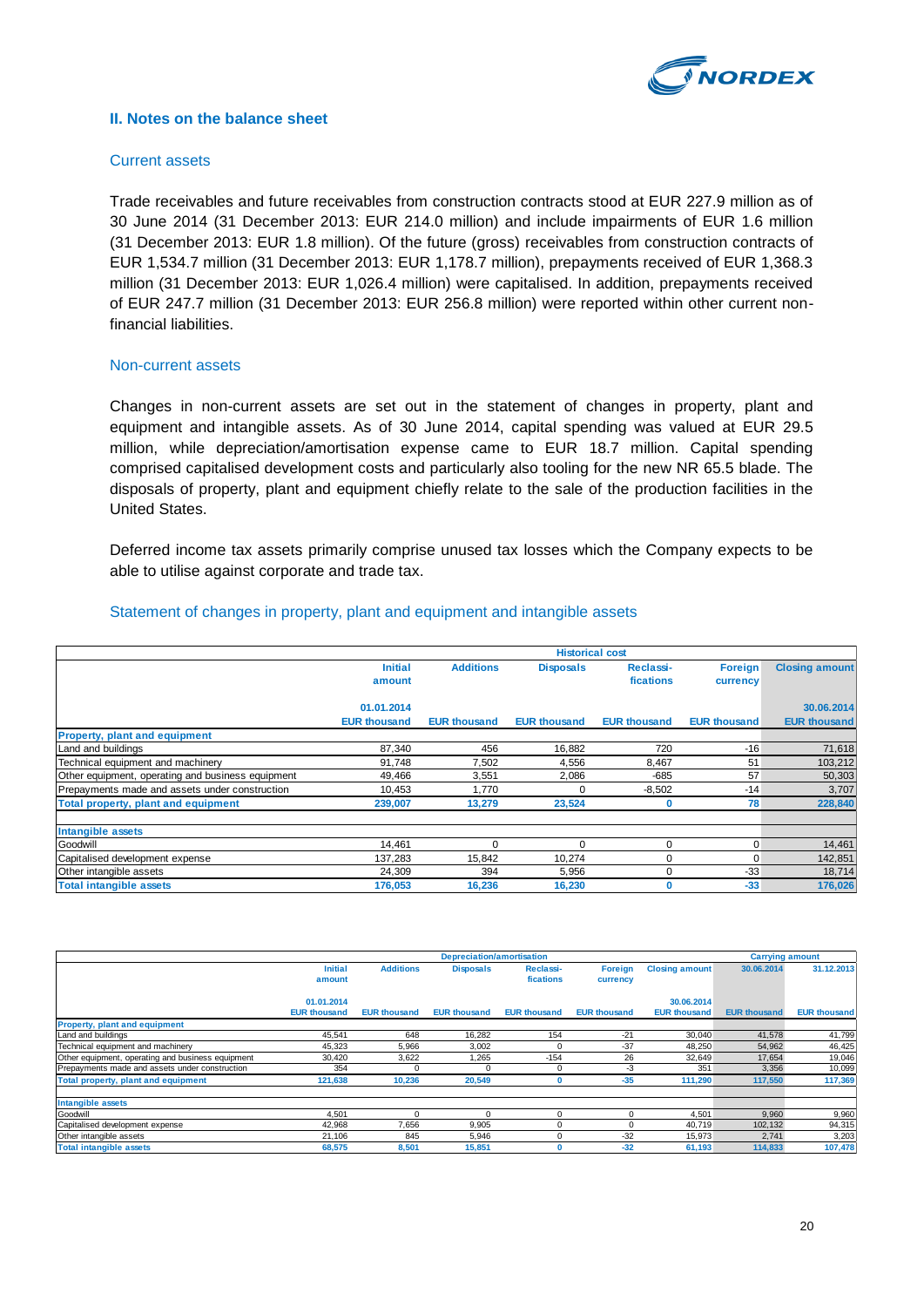

#### Current liabilities

Current bank borrowings comprise the syndicated KfW loan of EUR 8.5 million taken out in November 2009 to finance the rotor blade production plant in Rostock.

#### Non-current liabilities

Non-current liabilities chiefly comprise a corporate bond issued by Nordex SE. The bond has a fixed coupon of 6.375% p.a. and a tenor of five years maturing on 12 April 2016.

Non-current liabilities of EUR 12.7 million have arisen from the syndicated KfW loan expiring on 31 March 2017. The borrower is Nordex SE, which is jointly and severably liable with Nordex Energy GmbH as the guarantor. Collateral has been provided in the form of a land charge entered in the land registry of the City of Rostock. In addition, it is being secured by pledges on the machinery and equipment located on the land in question.

In addition, the Nordex Group has a syndicated multi-currency credit facility of EUR 550 million, which was renewed on 24 February 2014 on substantially improved terms and expires on 30 June 2017.

On 22 April 2014, the Nordex Group successfully completed negotiations with the European Investment Bank for a facility of up to EUR 100 million to fund its research and development activities.

Collateral was provided in the form of land changes as well as pledges on assets. The borrowers and guarantors are Nordex SE and other main Nordex Group companies.

All facilities/loans are subject to uniform financial and non-financial covenants such as equity ratio, leverage, interest coverage and order receipts, compliance with which is confirmed in quarterly reports to the banks. The banks may only terminate the existing facilities for good cause, which includes the breach of the financial covenants.

#### **Equity**

Reference should be made to the Nordex Group's statement of changes in equity (see page 17) for a breakdown of changes in equity.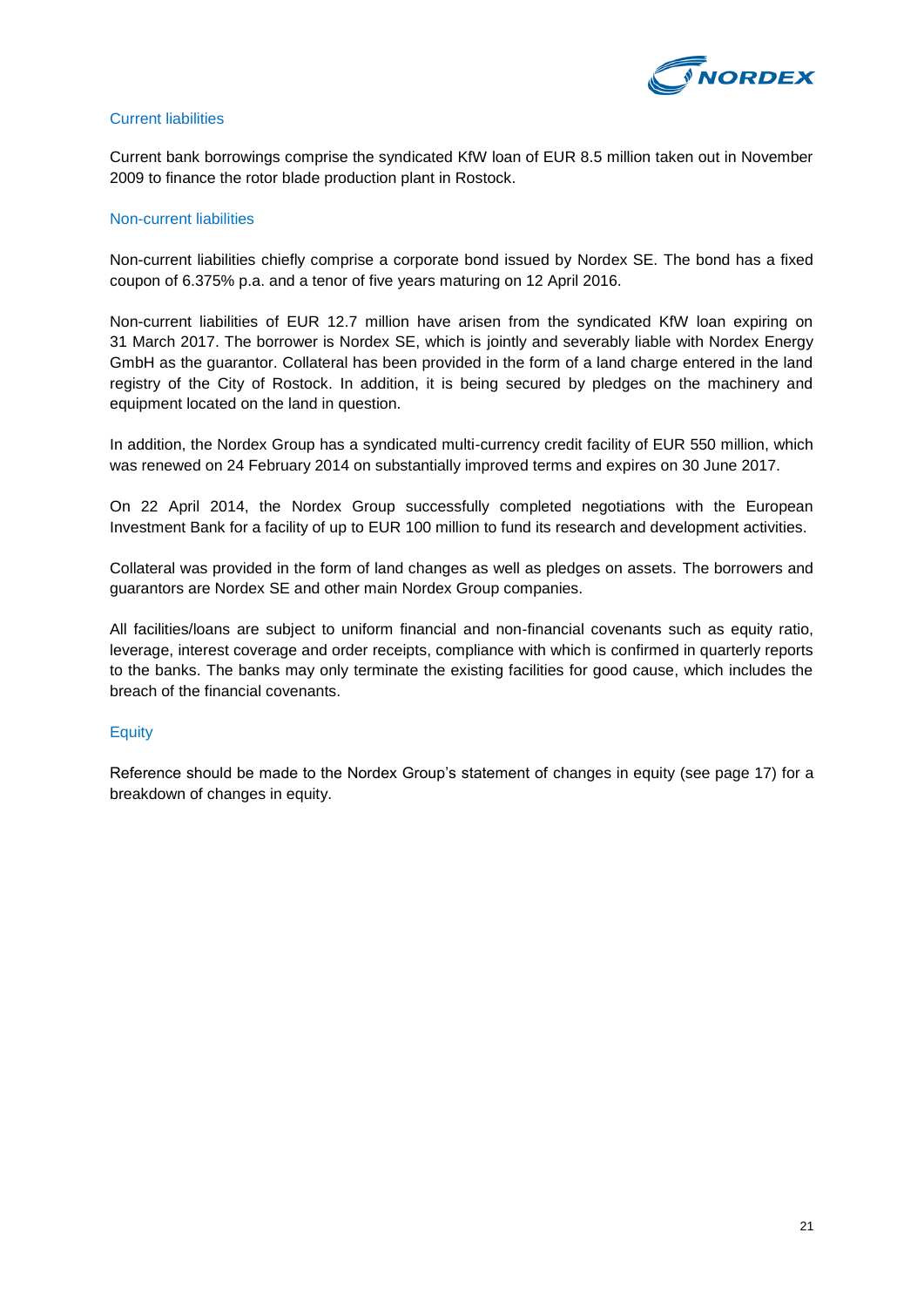

#### **III. Notes on the income statement**

#### **Sales**

Sales break down by region as follows:

|              | $01.01 -$          | $01.01 -$          |
|--------------|--------------------|--------------------|
|              | 30.06.2014         | 30.06.2013         |
|              | <b>EUR million</b> | <b>EUR million</b> |
| Europe       | 631.9              | 610.4              |
| America      | 119.8              | 32.7               |
| Asia         | 63.7               | 17.5               |
| <b>Total</b> | 815.4              | 660.6              |

#### Changes in inventories and other own work capitalised

Changes in inventories and other own work capitalised totalled EUR -41.0 million in the first six months of 2014 (1 January - 30 June 2013: EUR 23.1 million). In addition to an increase of EUR 55.4 million in inventories (1 January - 30 June 2013: increase of EUR 5.7 million), own work of EUR 14.4 million (1 January - 30 June 2013: EUR 17.4 million) was capitalised.

#### Other operating income

Other operating income stems primarily from foreign currency translation and the sale of the production facilities in the United States.

#### Cost of materials

The cost of materials stands at EUR 605.2 million (1 January - 30 June 2013: EUR 534.2 million) and comprises the cost of raw materials and supplies and the cost of services bought.

The cost of raw materials and supplies chiefly includes the cost of components and energy. The cost of services bought includes external freight, order provisions, commission and externally sourced order-handling services.

#### Personnel expenses

Personnel expenses came to EUR 81.0 million in the first six months of 2014, up from EUR 74.7 million in the same period of the previous year. Personnel numbers rose by 184 over the same period in the previous year from 2,545 to 2,729 as of 30 June 2014. The increase arose almost solely in the operating areas.

#### Other operating expenses

Other operating expenses chiefly break down into expenses for externally sourced services, travel, legal and consulting, rental, repairs and maintenance.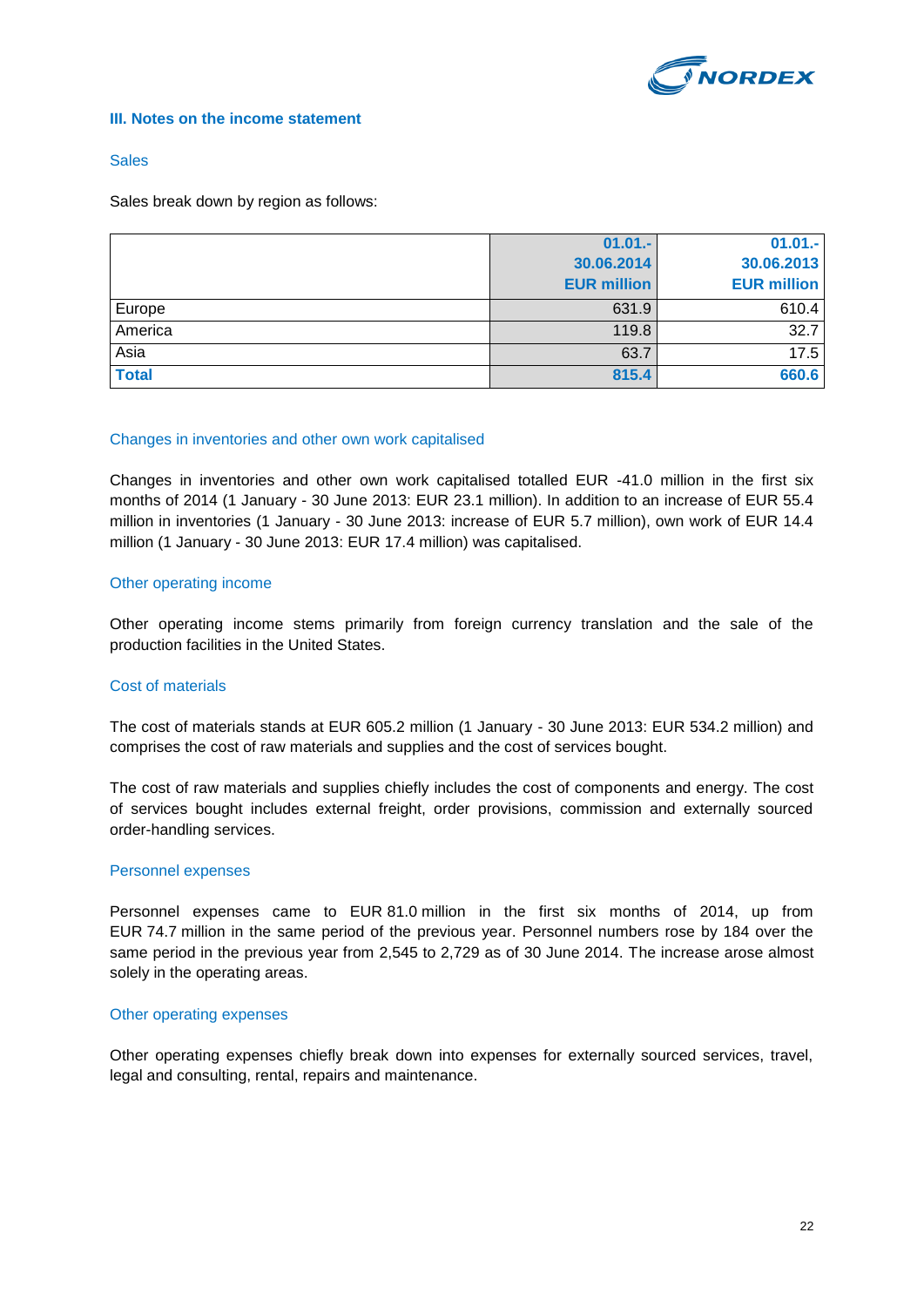

#### **IV. Segment reporting**

The Nordex Group is engaged in the development, production, servicing and marketing of wind power systems. In addition to development and production, it provides preliminary project development services to support marketing, acquires rights and creates the infrastructure required to construct wind power systems at suitable locations. The Nordex Group is essentially a single-product company.

Segment reporting follows the internal reports submitted to the chief operating decision maker. Nordex SE's Management Board has been identified as the chief operating decision maker. Three reportable segments which are based on the geographic markets and managed separately have been designated. Nordex SE operates solely as a holding company and can therefore not be allocated to any of the three segments.

Internal reporting is based on the accounting policies applied to the consolidated financial statements. Segment sales comprise sales with third parties (external sales) as well as internal sales between the individual regions (internal sales). The prices of deliveries between the individual segments are determined on an arm's length basis. External sales are assigned in accordance with the sales destination. Segment earnings are consolidated on the basis of external sales. The following table reconciles segment earnings with earnings before interest and taxes (EBIT) and segment assets with consolidated assets.

#### Group segment report

|                                                                    |                     | <b>Europe</b>       |                     | Asia                |                     | <b>America</b>      |
|--------------------------------------------------------------------|---------------------|---------------------|---------------------|---------------------|---------------------|---------------------|
|                                                                    | H1/2014             | H1/2013             | H1/2014             | H1/2013             | H1/2014             | H1/2013             |
|                                                                    | <b>EUR thousand</b> | <b>EUR thousand</b> | <b>EUR thousand</b> | <b>EUR thousand</b> | <b>EUR thousand</b> | <b>EUR thousand</b> |
| <b>Sales</b>                                                       | 726.681             | 617.561             | 63.690              | 17.532              | 119,784             | 32,724              |
| Depreciation/amortisation                                          | $-17,235$           | $-16,349$           | $-147$              | $-492$              | $-581$              | $-580$              |
| Interest income                                                    | 459                 | 804                 | 86                  | 68                  |                     | 154                 |
| Interest expenses                                                  | $-5.264$            | $-5,271$            |                     | $-654$              | $-1.138$            | $-1,967$            |
| Income taxes                                                       | $-6,366$            | $-1.193$            | 15                  | $-131$              | $-2,065$            | $-14$               |
| Earnings before interest and taxes (EBIT); segment earnings        | 29.664              | 36.236              | $-526$              | $-3.075$            | 15,691              | $-2,671$            |
| Investments in property, plant and equipment and intangible assets | 29.364              | 31.353              |                     | 183                 | 70                  | $-48$               |
| Cash and cash equivalents                                          | 77,671              | 53,318              | 11.975              | 5,023               | 29,207              | 5,270               |

|                                                                    | <b>Central units</b> |                     | <b>Consolidation</b> |                     | <b>Group total</b>  |                     |
|--------------------------------------------------------------------|----------------------|---------------------|----------------------|---------------------|---------------------|---------------------|
|                                                                    | H1/2014              | H1/2013             | H1/2014              | H1/2013             | H1/2014             | H1/2013             |
|                                                                    | <b>EUR thousand</b>  | <b>EUR thousand</b> | <b>EUR thousand</b>  | <b>EUR thousand</b> | <b>EUR thousand</b> | <b>EUR thousand</b> |
| Sales                                                              |                      |                     | $-94,722$            | $-7.199$            | 815,433             | 660,618             |
| Depreciation/amortisation                                          | $-774$               | $-838$              |                      |                     | $-18.737$           | $-18,259$           |
| Interest income                                                    | 2.207                | 1.991               | $-1.778$             | $-1.821$            | 975                 | .196                |
| Interest expenses                                                  | $-7.252$             | $-7.676$            | 1.778                | .821                | $-11.883$           | $-13,747$           |
| Income taxes                                                       | 742                  | 47                  |                      |                     | $-7.674$            | $-1,291$            |
| Earnings before interest and taxes (EBIT); segment earnings        | 13.051               | 3.816               | $-20.816$            | $-19.288$           | 37.064              | 15,018              |
| Investments in property, plant and equipment and intangible assets | 73                   | 54                  |                      |                     | 29.515              | 31,542              |
| Cash and cash equivalents                                          | 132.077              | 111.056             |                      |                     | 250,930             | 174,667             |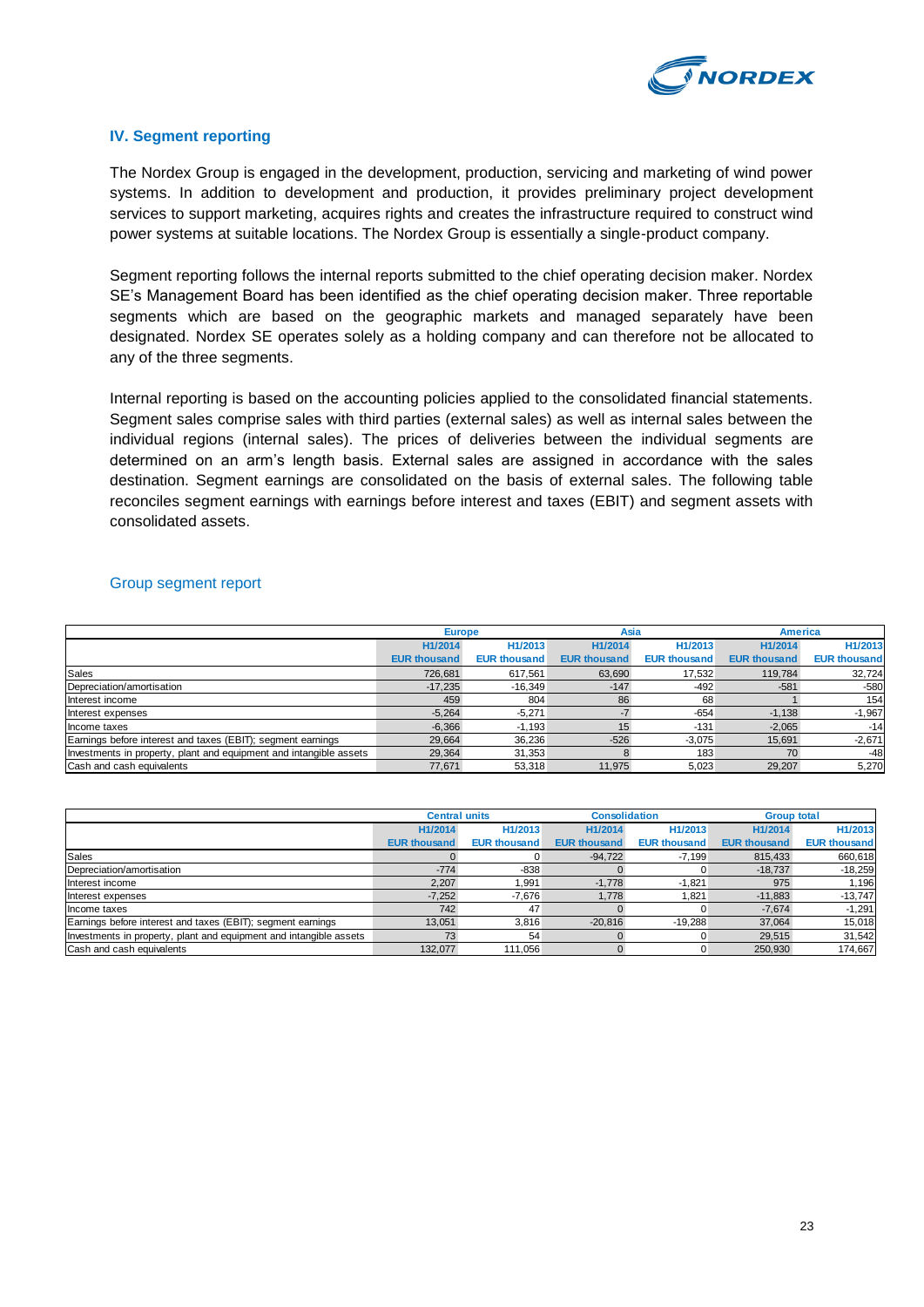

#### **V. Report on material transactions with related parties**

There are no reportable transactions with related parties.

#### **VI. Responsibility statement in accordance with Section 37y in connection with Section 37w (2) No. 3 of the German Securities Trading Act.**

To the best of our knowledge, and in accordance with the applicable reporting principles for interim financial reporting, the interim consolidated financial statements for the first six months as of 30 June 2014 give a true and fair view of the assets, liabilities, financial position and profit or loss of the Group in accordance with German accepted accounting principles, and the interim management report of the Group includes a fair review of the development and performance of the business and the position of the Group, together with a description of the material opportunities and risks associated with the expected development of the Group for the remaining months of the financial year.

Hamburg, August 2014

Dr. J. Zeschky L. Krogsgaard B. Schäferbarthold Chairman of the Member of the Member of the (CEO)

Management Board Management Board Management Board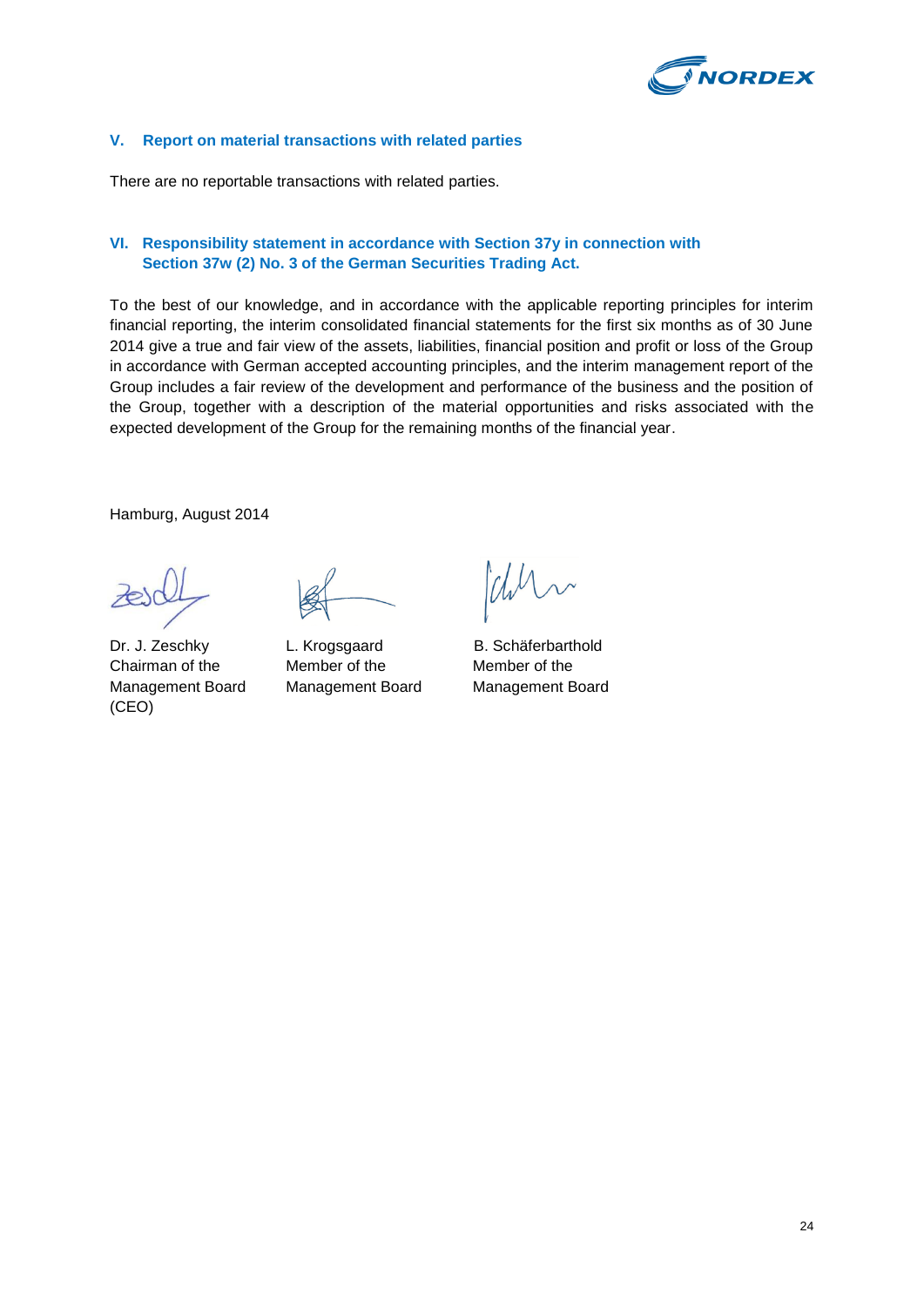

# **Shares held by members of the Supervisory Board and the Management Board**

As of 30 June 2014, the following members of the Supervisory Board and the Management Board held Nordex shares.

| <b>Name</b>          | <b>Position</b>          | <b>Shares</b>                                   |
|----------------------|--------------------------|-------------------------------------------------|
|                      |                          |                                                 |
| Dr. Wolfgang Ziebart | Chairman of the          | 10,000 held directly                            |
|                      | <b>Supervisory Board</b> |                                                 |
| Jan Klatten          | <b>Supervisory Board</b> | 18,432,000 held via a share in momentum-capital |
|                      |                          | Vermögensverwaltungsgesellschaft mbH and Ventus |
|                      |                          | Venture Fund GmbH & Co. Beteiligungs KG         |

75,000 Nordex SE stock options have been granted to members of the Management Board.